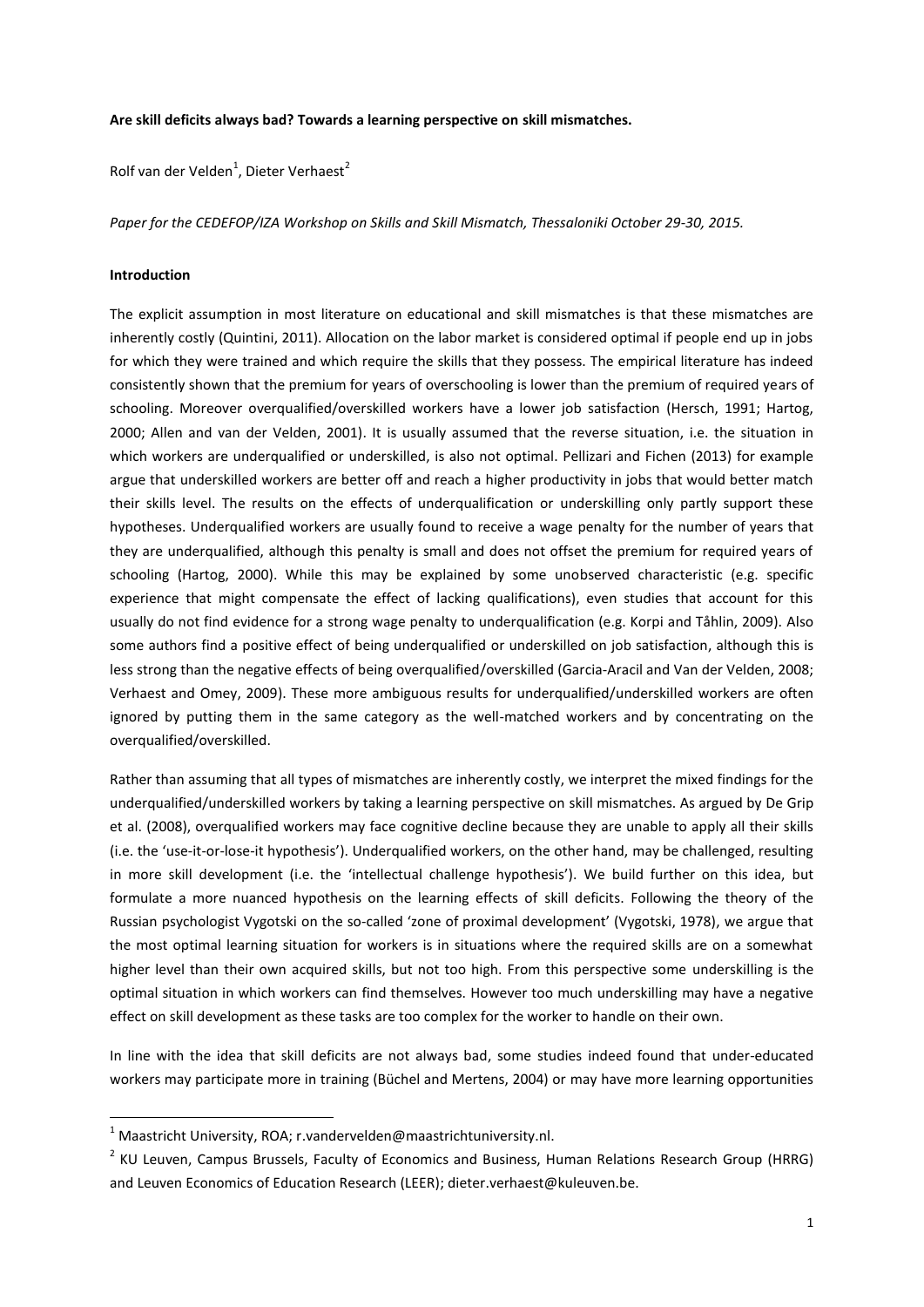(Korpi and Tåhlin, 2009) than adequately educated workers with a similar educational background. Conversely, overqualified workers are usually found to participate less in training and report to have acquired fewer additional skills (e.g. Hersch, 1991; Verhaest and Omey, 2013). However, these studies are characterized by several drawbacks. First of all, they rely on educational mismatch indicators, which are known to be rather poorly correlated with skill mismatches (Allen and Van der Velden, 2001; Green and McIntosh, 2007). Second, none of these studies differentiate between slight underskilling and more serious underskilling, which is a crucial distinction in our theoretical framework. Third, skill development is either measured in an indirect way through participation in training or based on rather crude indicators of skill acquisition and learning. But participation in training can also be regarded as a measure an employer needs to take in order to 'repair' a skill deficit and does not automatically imply that this skill deficit is good. From a learning perspective one would rather look at more 'spontaneous' forms of learning that might take place. Unfortunately, most studies lack this information on spontaneous learning.

In this paper we will use a new dataset, European Centre for the Development of Vocational Training CEDEFOP's European Skill Survey, which provides an excellent opportunity to overcome these problems. The results show that workers who start their current job with a small skill deficit indeed show the largest increase in skill development. The mechanism involved is that working in an environment which demands some more (but not too much more) skills positively affects the spontaneous learning opportunities. We conclude that skill match is good, but some skill deficit is better.

# **Theory and hypotheses**

Following the Russian psychologist Vygotski, many educationalists and learning psychologists have argued that optimal learning takes place when learning tasks are in the so-called 'zone of proximal development' (Vygotski, 1978). In simple terms, think of learning as climbing a ladder. Children (but also adults) learn best when the tasks they are confronted with are one rung away from where they stand. If the tasks are too complex (too far away from their own rung) children will get frustrated and learn nothing. Likewise they will learn nothing from tasks that are too simple (on the rungs below them). And even the tasks at the same rung as where they are standing are not the ones from which they will learn most.

If we apply this principle to a working situation, we can assume that workers who indicate that their job requires somewhat more skills than they actually have, find themselves in this zone of proximal development and will demonstrate the highest skill gain in that work as expressed in the following hypothesis:

*Hypothesis 1:* Workers who have a small skill deficit when starting their job, will show more skill development than workers who start in a matching job and also more than workers who have a serious skill deficit at the start of their job. We expect the least skill gain for workers who started with a skill surplus.

Of course skill deficits also pose a problem to employers. When workers have less skills than required on the job (either because these skills are simply not trained in education or because the demand for such skills is higher than the supply), employers will send workers to training courses or have them trained on-the-job by coworkers or supervisors in order to repair these deficits. Such participation in training (whether non-formal or on-the-job) is often initiated by the employer and changes the skill level of the worker not as a result of the mismatch situation but as a result of the training itself. These are not the effects of skill deficits we are interested in. Instead we want to find out whether a situation of skill deficit invokes a learning environment that enables workers to learn more spontaneously. This is not to say that this spontaneous learning does not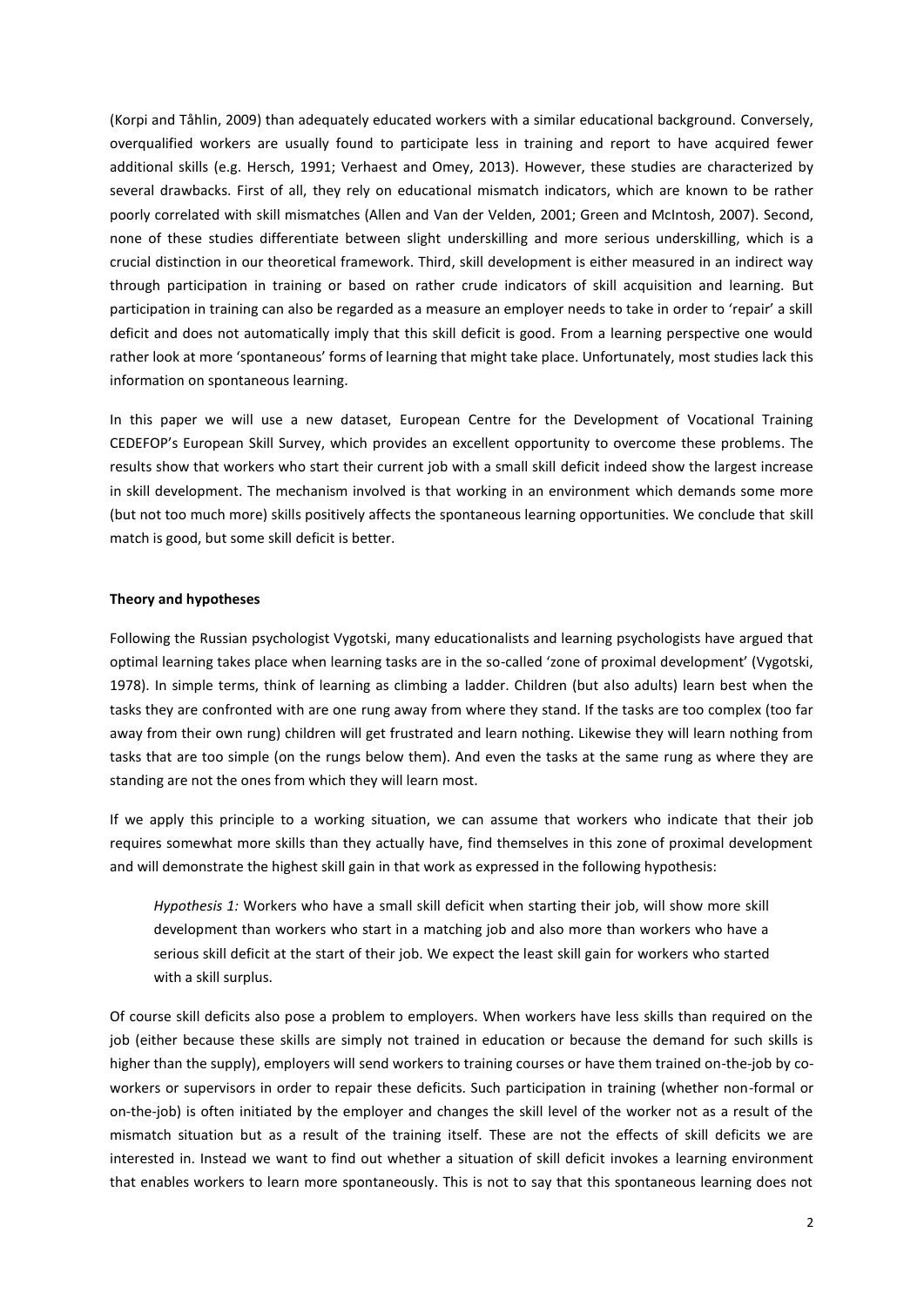involve other people. Just like the optimal learning environment for children requires a teacher or competent peers who stimulate their development, so do workers need a stimulating environment, including supervisors and co-workers from which they can learn. However this learning has a more spontaneous form and is not forced upon by the employer. We formulate the following hypothesis:

*Hypothesis 2:* Workers who have a small skill deficit when starting their job, will engage more often in 'spontaneous' forms of learning than workers who start in a matching job and also more than workers who have a serious skill deficit at the start of their job. We expect the least participation in spontaneous learning for workers who started with a skill surplus.

Finally, we expect that the 'zone of proximal development' also provides an intellectual challenging environment that satisfies worker's intrinsic needs. The opposite situation is the case of skill surplus that negatively affects job satisfaction. But we can also expect a low job satisfaction in the case of a high skill deficit. A large gap between the skills required and the skills possessed can lead to stress and thus lead to less job satisfaction (De Jonge et al., 2000). We formulate the following hypothesis:

*Hypothesis 3:* Workers who have a small skill deficit when starting their job, will have a higher job satisfaction than workers who start in a matching job and also more than workers who have a serious skill deficit at the start of their job. We expect the lowest job satisfaction for workers who started with a skill surplus.

# **Data and methodology**

**.** 

Our hypotheses are tested using the European Skills Survey. CEDEFOP commissioned this survey with the aim to assess the level of skill mismatch and skill obsolescence in Europe. The survey was conducted in 2014 among 48,676 respondents from the 28 EU Member States using both online and telephone interviewing. All respondents were employees between 24 and 65 years old. Quota sampling was used to achieve representativeness.

All our analyses are carried out separately for the full sample and for those who were in their job for less than one year (5092 respondents). The reasons to focus on workers that started more recently in their current job are threefold. First of all we expect that most of the learning in the job will occur in the first year, so the effects should be strongest for workers who more recently started their current job. Second, workers who started in a job in which they experienced a large skill mismatch (deficit or surplus) but nevertheless stay in that job for a long time may be a selective group, who might compensate their initial mismatch with other qualities. Also in that case, we expect the 'purest' effects for the group who is less than one year in their current job. And thirdly, if people have been in their job for a long time, they may have a recall bias. This would again point to stronger effects for those who started their current job less than one year ago. For a number of analyses, we also report separate results depending on the educational level<sup>3</sup>.

The main independent variable in our analysis is skill mismatch at the start of the job. Its measurement is based on the question "When you started your job with your current employer, overall, how would you best describe your skills in relation to what was required to do your job at that time?" with answer categories ranging from 0 ("My skills were a lot lower than required") to 10 ("My skills were a lot higher than required") and category 5

<sup>&</sup>lt;sup>3</sup> We distinguish the following categories: lower educated (ISCED 1 and 2), medium educated (ISCED 3 and 4) and higher educated (ISCED 5 and 6).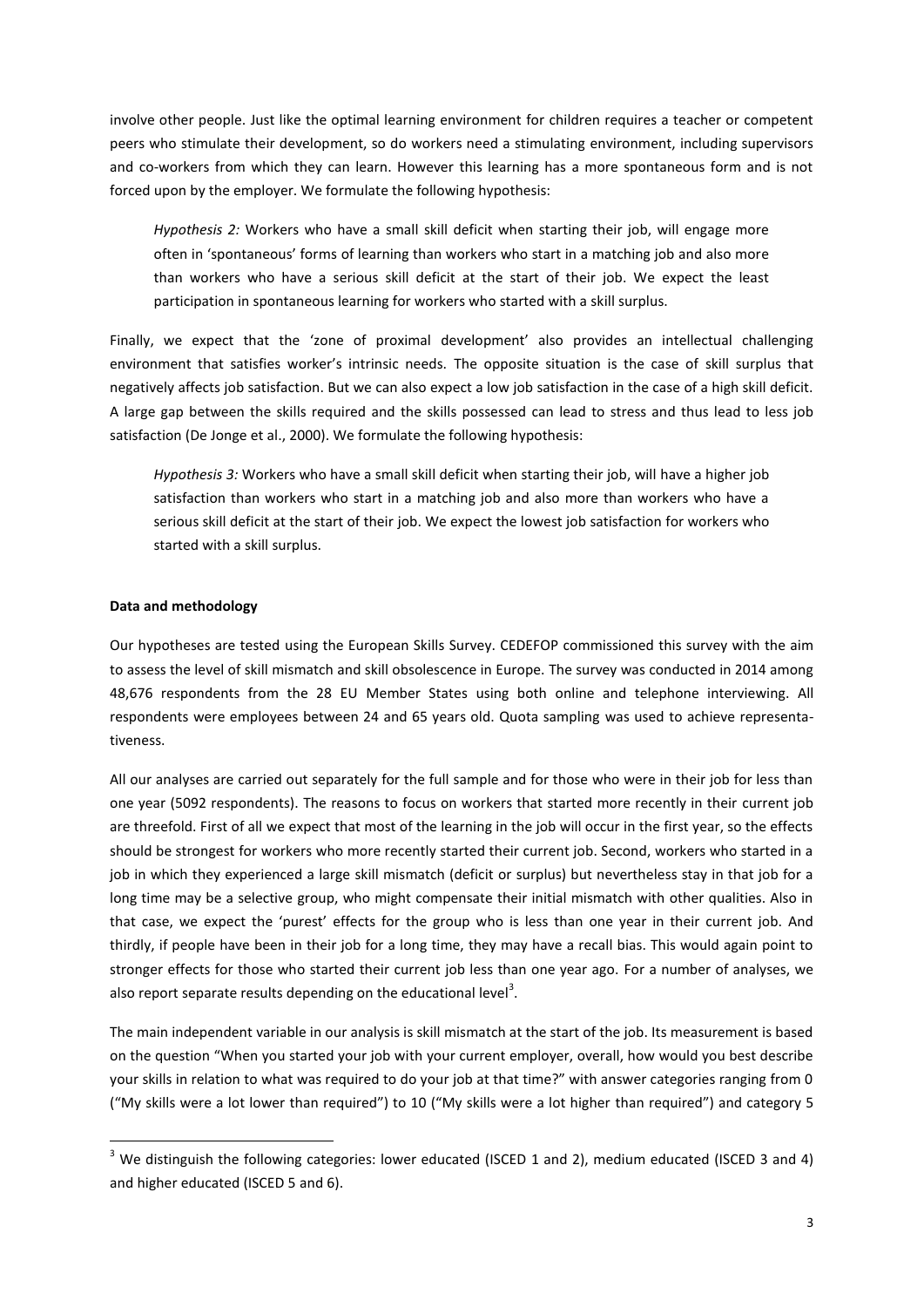denoting the situation in which skills were matched to what was required. For the full sample, about 50% reports a skill match at the start of their job (see Appendix, Table A1). Among those having a mismatch, about 26% reports a skill surplus and 23% reports a skill deficit. While more strong surpluses seem more usual than more moderate surpluses, the opposite is true regarding deficits with moderate deficits being much more frequent than severe deficits. Regarding the subsamples, figures are comparable.

The dependent variable for the first hypothesis is skill change. This variable is measured on the basis of the question "Compared to when you started your job with your current employer, would you say your skills have now improved, worsened or stayed the same?" Respondents answered on a 0-10 scale with 0 "My skills have worsened a lot", 5 "My skills have stayed the same" and 10 "My skills have improved a lot".<sup>4</sup> Along with skill change (range 0-10), we also conduct additional analyses for skill growth (range 0-5 with respondents with no change or a skill decline being coded 0) and skill decline (range 0-5 with respondents with no change or a skill decline being coded 0).<sup>5</sup>

For the second hypothesis, we rely on two different survey questions regarding training and learning activities. The first question (definition A) is as follows: "Since you started your job with your current employer, have you done any of the following to improve or acquire new skills?" Respondents could select the following activities: (1) "you attended training courses (work-based, classroom based and online)", (2) "your supervisor taught you on-the-job", (3) "you learned by interacting with colleagues at work", (4) "you learned at work through trial and error", and (5) "you learned by yourself (e.g. with the aid of manuals, books, videos or on-line materials)". We conduct analyses for each activity separately and consider the latter three activities (named "learning by interaction", "learning by doing" and "learning by yourself" hereafter) to be more "spontaneous" than the former two activities (named "training courses" and "supervisor training" hereafter). The aforementioned question has only been posed to those who indicated an improvement of their skills since the start of the job. While this is the case for most of the workers, it may nevertheless generate some selection bias. Hence, we also rely on a second question (definition B), which has been posed to all respondents, and which is formulated as follows: "In the last 12 months (replaced with 'Since you started your job' if less than 12 months in current position), have you undergone any of the following types of training for your current job?" Respondents could select the following activities: (1) "training courses attended mostly or only during work hours", (2) "training courses attended mostly or only outside of work hours", and (3) "training whilst performing your regular job (e.g. instruction by a supervisor/coworker using your normal tools of work; job rotation; peer support, participation in learning or quality circles)". Only the latter category is considered to be more "spontaneous". Since the question refers to activities during the last 12 months, we only conduct analyses for this question relying on the restricted sample of those being less than one year in the job.

Finally, the dependent variable for the third hypothesis is job satisfaction, measured by the question "On a scale from 0 to 10, where 0 means very dissatisfied, 5 means neither satisfied nor dissatisfied and 10 means very satisfied, how satisfied are you with your job?"

For our multivariate analyses, we rely on linear regression, tobit regression or binary logistic regression. To account for confounding factors, a large range of control variables are included. Firstly, skill growth may not only be affected by skill mismatches, but also by initial skill levels. Therefore, we control for the educational

**.** 

<sup>&</sup>lt;sup>4</sup> Apart from responding to the scale, respondents also had the opportunity to choose the following option (value 88): "The skills I have now cannot be compared to those I had when I started my job". Only a small number of individuals (1.6%) provided this answer. We recoded this answer as a missing value.

 $<sup>5</sup>$  For a full overview of the dependent variables and their distributions, see Table A2 in Appendix.</sup>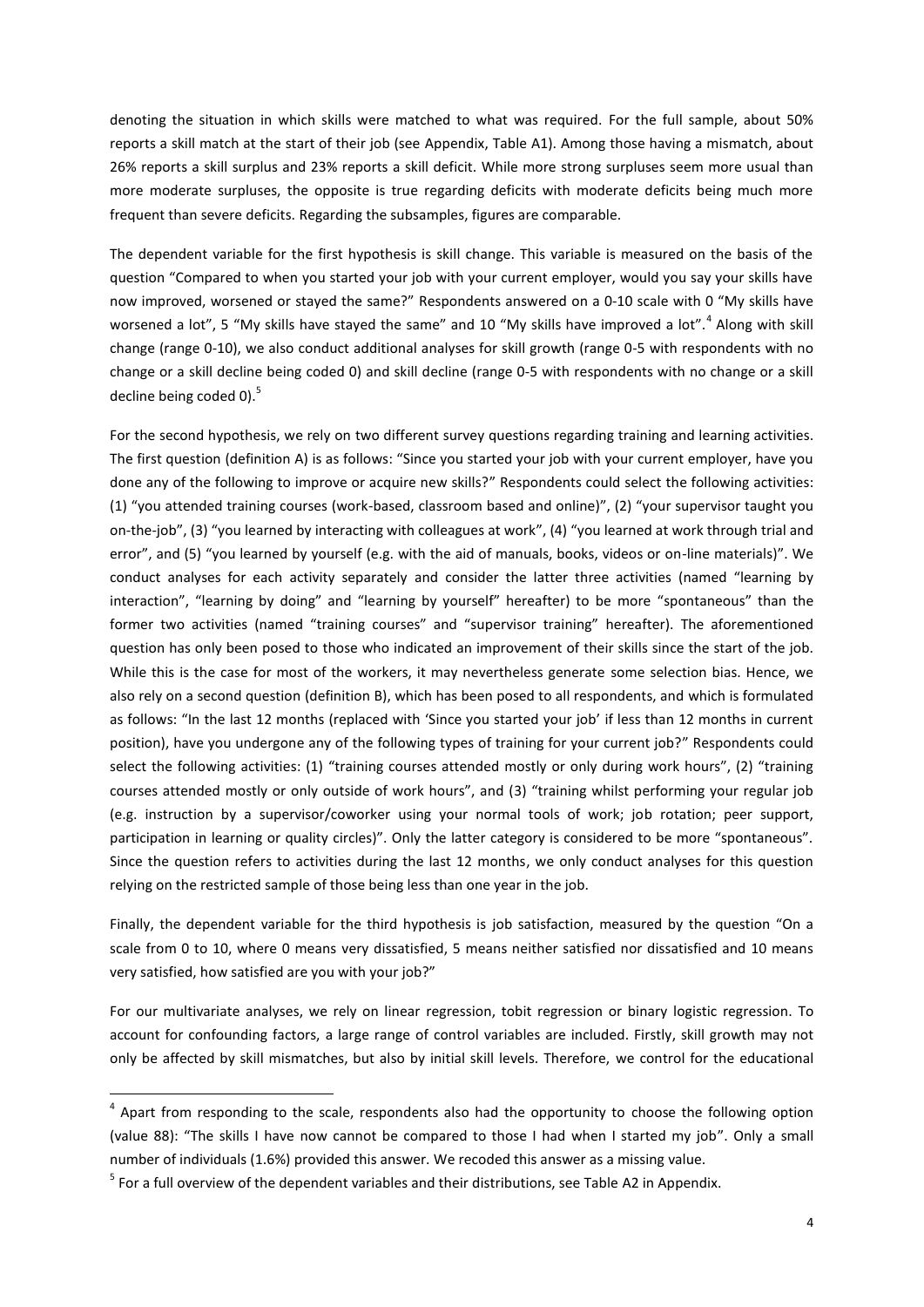level (6 dummies) and ascribed characteristics such as age, gender and country of residence (27 dummies). Secondly, since realized skill growth is likely to be higher for those already being longer in their job, we also control for the time elapsed since the start with the current employer (both linear and squared term). Finally, the degree of skill mismatch in a job may not only change because of skill growth or depreciation, but also because of changes in skill requirements. Therefore, we also control for a number of changes that may have taken place since the start of the employment relationship. We control for the extent to which, according to the respondent, changes in variety and in difficulty of the tasks have taken place. Both changes are measured using a scale from 0 to 10. The answer categories are: (0) "decreased a lot", (5) "stayed the same" and (10) "increased a lot". To account for nonlinearities, we also include the squared term. Finally, we include four dummy variables measuring whether, according to the respondent, there has been a promotion to a higher level position, a movement to a different department, a change in tasks and responsibilities without promotion or department move and/or a change to a lower level position.

We also conducted a number of sensitivity analyses with a large number of additional control variables being included. These additional controls are dummies for occupational groups (9 dummies), industry (15 dummies), firm size (7 dummies), the main activity before the current job (4 dummies), the length of joblessness before the current job (3 dummies) and the similarity between the current occupation and the occupation in the previous job (3 dummies). However, this did not affect the coefficients substantially and had no influence on the general conclusions of this study.<sup>6</sup>

# **Results**

All the analyses have been carried out separately for the full sample and for those who were in their job for less than one year. The results for the full sample and the restricted sample (less than 1 year in current job) are usually more or less the same, but as expected the results are indeed in most cases somewhat stronger for respondents who more recently started in their current job. We will discuss the results for the latter group, and only point out differences with the full sample when relevant.

# *Skill growth and decline*

Table 1 presents the bivariate relation between skill mismatch at the start of the job and the skills change since that start. Skills change is transformed into three categories: skill decline (answers 0-4), no change (answer 5) and skill growth (answers 6-10).

# <here Table 1>

**.** 

The results show that the vast majority of respondents experience an increase in their skill level. This is true for all workers regardless of the mismatch situation at the start of their job. Of course, respondents who indicated that they had less skills than required at the start, experience more skill growth than respondents who indicated that they had more skills than required. Respondents that started in a situation in which they experienced a deficit indicate in some 80-95% of the cases that they have increased their skill level. But also when respondents started in a job for which they indicated that they had more skills than required, they still state in some 55-75% of the cases that they have increased their skill level. This indicates that people learn in all sorts of situations, even when the job requires less skills than workers actually have. However the extent to

 $<sup>6</sup>$  These results are available upon request.</sup>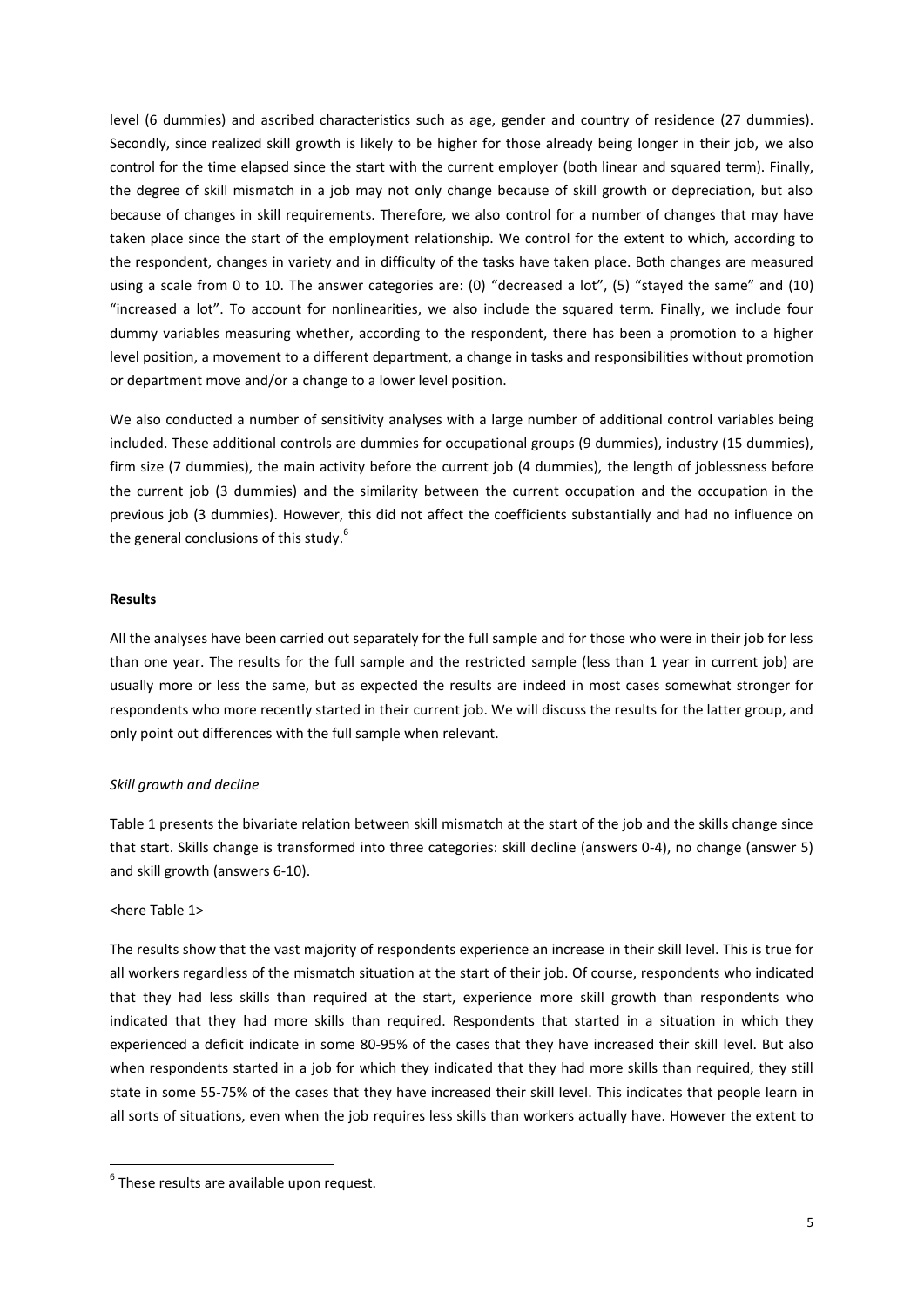which skill growth takes place does depend on the skill mismatch situation at the start. In Table 2, we show the results of the multivariate analysis relating skill mismatch at the start of the job to the extent of skill change.

### <here Table 2>

The first column provides the results when applying a simple OLS to the skills change variable (range 0-10). The table shows the effect of the 10 skill mismatch dummies with a matching job at the start as the reference category and controlling for several background characteristics (control variables not shown). The upper panel shows the estimates for the full sample, the lower panel shows the results for those who were in their job for less than one year. Both analyses show more or less similar results, but as expected the results are somewhat stronger for workers who more recently started in their job.

Starting in a job for which one has a surplus of skills, does not improve the skills level as much as starting in a matching job. Compared to the reference group, the respondents who start with a skill surplus have about 0.5 points less gain. This is not true for workers who started with a skill deficit. They gain more skills than the respondents in the reference group, and – more important – this gain is highest for the ones with a small skill deficit ('deficit 1': +0.708; significant at 1% level) and lowest for the ones with a high skill deficit ('deficit 4': +0.138; not significant). The only anomaly are the workers with the highest skill deficit ('deficit 5': +0.579; significant at 5% level) who show a higher skill gain than the ones with 'deficit 4', although still lower than the ones with a small skill deficit ('deficit 1'). However, we must take into account that the number of respondents in the highest skill deficit category is very small (1% of all respondents, Appendix table A1) and the result is mainly driven by the higher educated. The last three columns of Table 2 show the results separately for the lower, medium and higher educated. Only for the higher educated we see a strong positive result for the highest skill deficit category. We assume that respondents in this category are working in jobs that are extremely challenging and require skills that are probably more firm-specific. This would be typical for higherlevel entry jobs in firm internal labor markets in which workers are recruited for a career rather than for a specific job. This is confirmed by the fact that in these jobs the task variety and task difficulty has grown considerably, despite the fact that the respondents started in a situation in which they already had a very large skill deficit (see Tables A3 and A4 in Appendix).

Column 2 presents the result for a Tobit regression with skill growth as dependent variable (all respondents with no change or a skill decline have been coded 0). The results show that respondents who started their job with a surplus of skills, generally experience much less skill growth than their peers who started in a job that fully matched their skills. The skill growth is even higher for those who started their job with a skill deficit, with the highest growth for those who only have a small skill deficit. The situation is reversed when we look at the effects on skill decline. Column three provides the result of a Tobit regression with skill decline as dependent variable (all respondents with no change or a skill growth coded as 0). We look at the full sample here, as the number of observations for those who started working in their current job less than one year ago is too small to obtain robust results. The results show that respondents who started their job with a surplus of skills, have a high chance of experiencing a skill decline. The absolute effect sizes are even bigger than was the case in the analysis on skill growth (column 2), indicating that starting with a surplus of skills may seriously affect subsequent skill loss. Conversely, starting with a small skill deficit offers the highest protection against skill decline (- 1,204).

Both results confirm our hypothesis on how people may learn. As indicated in the hypothesis on the 'zone of proximal development' the most optimal learning situation for workers is in situations where the required skills are on a somewhat higher level than their own acquired skills, but not too high. This is confirmed by the fact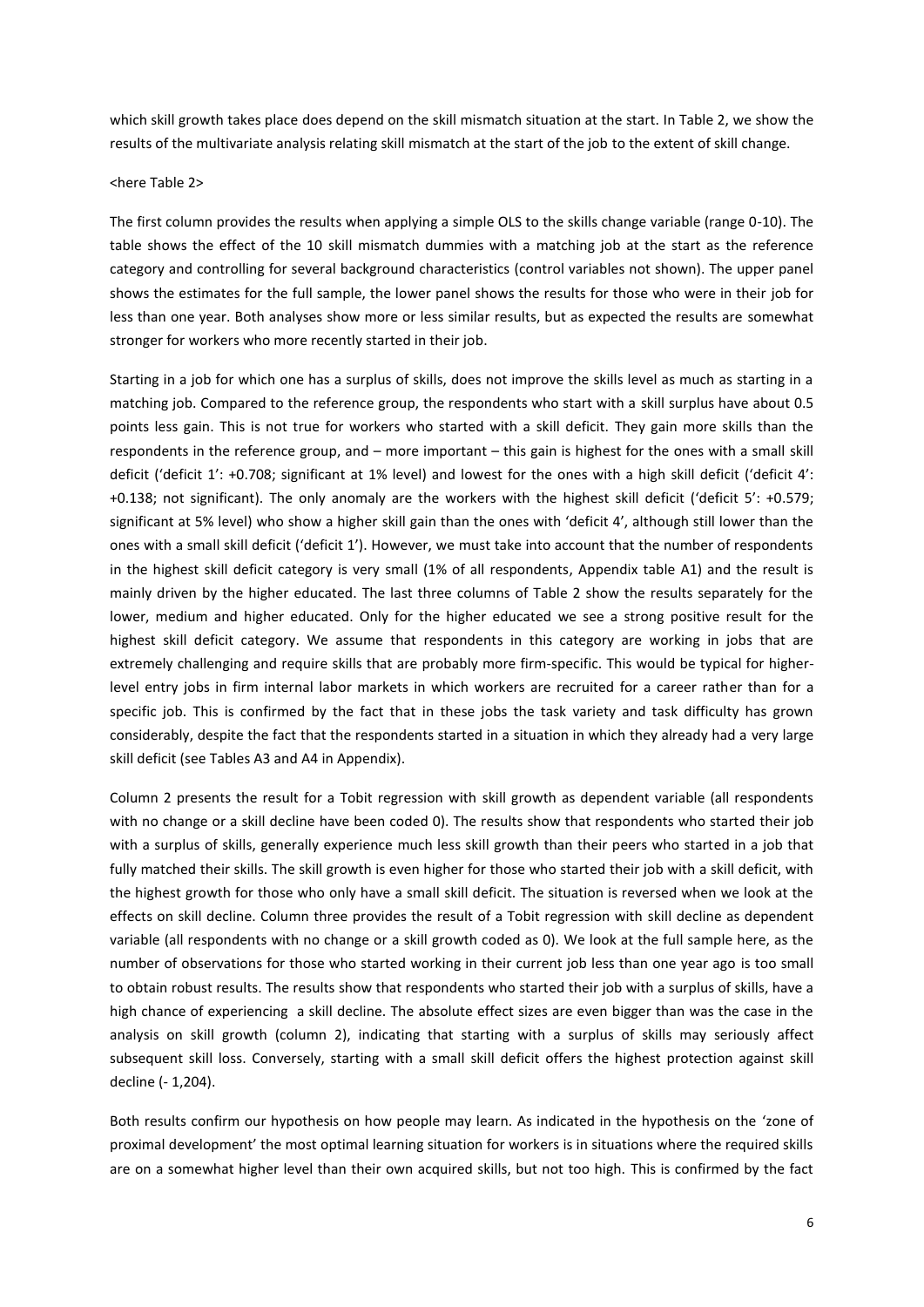that we find the largest skill growth and smallest skill decline in a situation where workers started in a job for which they have a small skill deficit.

# *Training and learning activities*

If this is true this should also be reflected in the way workers have learned in their job. As outlined in the theory section, we expect most of the 'spontaneous learning' to occur in a situation where there is a small skill deficit. Table 3 presents descriptive results of the relation between skill mismatch at the start of the job and subsequent training and learning activities. The results are in line with our hypothesis, with the highest participation in "spontaneous" learning activities among those with small skill deficits. Moreover, this is the case relying on both definitions of training and learning activities. Using definition (A), we note that the participation in 'learning by interaction', 'learning by doing" and 'learning by yourself' is highest among the workers with a small or moderate skill deficit (deficit 1 or 2). Similarly, when using definition (B), we find those having a small or moderate skill deficit to be more likely to participate in training whilst performing the job in comparison to those with a surplus and, to a lesser extent, those with more severe skill deficits. A similar pattern does not show up with respect to more formal training activities, such as training courses outside working hours.

# <here Table 3>

1

Tables 4 and 5 present the results of a series of logistic regressions with different training and learning activities as dependent variables, controlled for various job and background characteristics. We first concentrate on the results using definition A. Column 4 in Table 4 shows that in the case of 'learning by doing' the results are in line with the hypothesis on 'spontaneous learning'. The incidence of 'learning by doing' is highest in the case of a small skill deficit and then gradually declines with increasing skill deficits (with the exception again of the highest skill deficit level), and turns into a negative effect for those workers who have a major skill surplus (surplus 4 or 5).

The situation is a bit less clear in the case of 'learning yourself'. Here workers with a skill deficit 2 are even more inclined to participate in 'learning yourself' although the difference with the workers with skill deficit 1 is not significant.<sup>7</sup> But there are also some anomalies regarding workers who started their job with more skills than required. In the case of surplus 1 and 3 we find an unexpected positive effect on the participation in 'learning by doing' and only in the case of the most severe skill surplus (surplus 5) we find the expected negative sign.

The third more or less 'spontaneous' learning situation is 'learning by interaction'. Here we see the same results as for 'learning yourself' when it comes to workers with an initial skill deficit. Workers with a skill deficit 2 have the highest chance to participate in this form of learning, followed by workers with the smallest skill deficit (1) and then workers with a medium skill deficit (3). Workers with a high initial skill surplus have significantly less chance to participate in this form of learning.

We find similar results in the case of participation in 'training courses'. Here we did not expect any theoretical relation between the degree of skill deficit at the start of the job and the incidence of training. One can argue that both workers with a small and a large skill deficit may be send to a training course by their employers to

 $<sup>7</sup>$  In the full sample we do find the expected linear trend with the highest participation for the smallest skill</sup> deficit and then increasing lower participation rates the higher the initial skill deficit (again with the exception of workers with the highest initial skill deficit 5).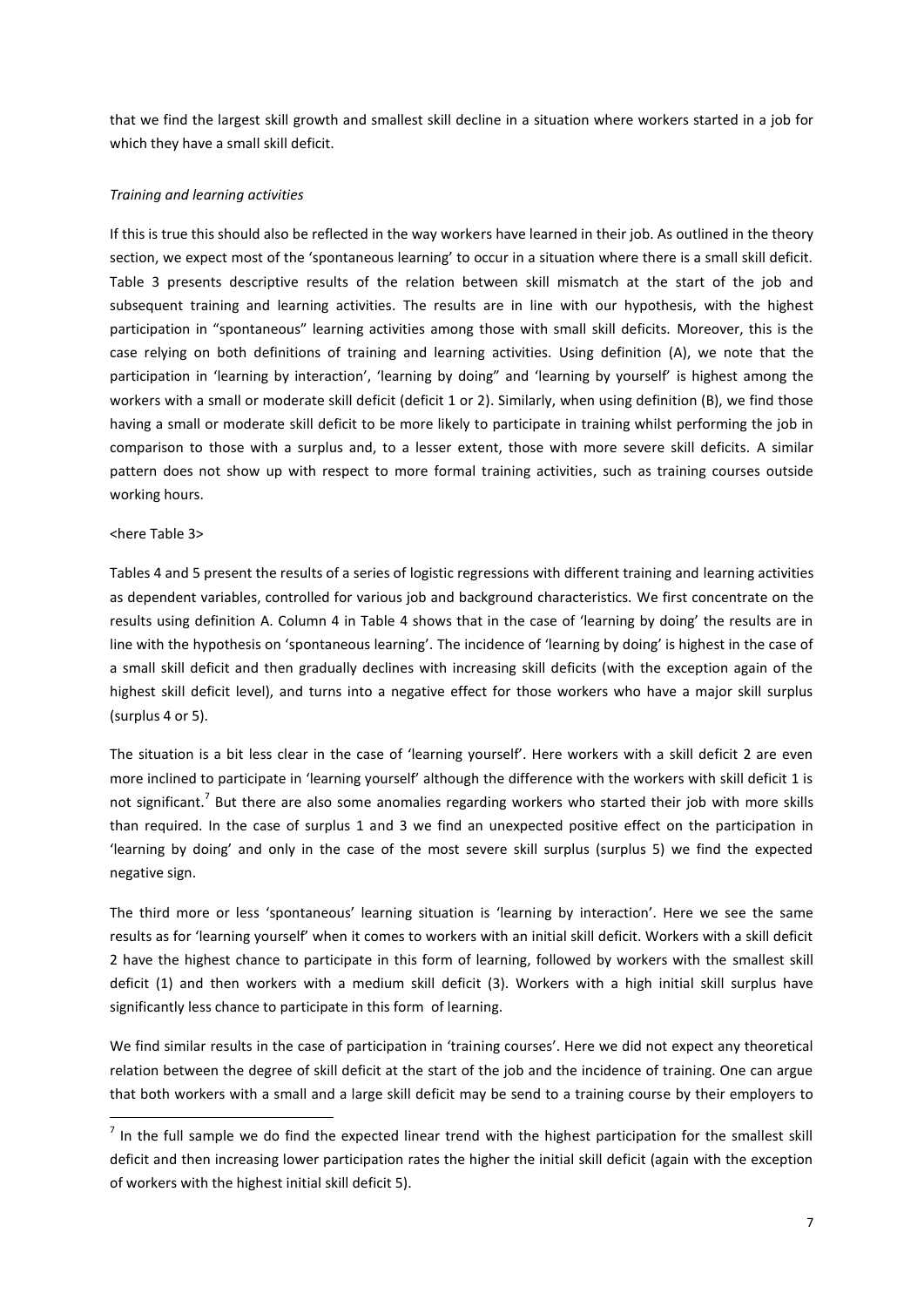'repair' these deficits. Again workers with a skill deficit 2 have the highest chance to participate in non-formal learning, followed by workers with the smallest skill deficit (1) and then workers with a medium skill deficit (3). Workers who started their job with a surplus of skills have a similar chance to participate in non-formal training as workers who started in a job that well-matched their skills.

Finally we look at the results regarding supervisor training. Here we can see that workers with a skill deficit at the start of their job are significantly more subject to supervisory training than workers who started in a matching job, regardless of the magnitude of their skill deficit. The only exception are workers with a very high skill deficit, which – again – highlights the specific situation of this small group.

## <here Table 4>

The analysis using definition B (Table 5) provides further support for our hypothesis. The incidence of 'training whilst performing the job', which is considered to be the most spontaneous learning method, is the highest in the case of a small skill deficit and then gradually declines with increasing skill deficits. Remarkably, those with a small skill surplus also have a higher chance to participate in this type of training, compared to workers who started in a well-matched job. But the workers with serious skill surpluses (surplus 4 or 5) have a lower chance to participate, as we expected. Further, regarding training courses during working hours, in particular those with medium skill deficits (deficit 2 or 3) have a higher participation rate. Finally, regarding the incidence of training courses outside working hours, which is likely to be the most formalized type of training, no clear relation can be detected with the extent of skill mismatch at the start of the job.

<here Table 5>

## *Job Satisfaction*

Does a small skill deficit have a positive effect on job satisfaction? As indicated earlier, previous research could not well distinguish between the effects of small skill deficits and large skill deficits. Table 6 reports the results of the OLS regression of skill mismatch at the start of the job on current job satisfaction. The results for the workers with medium to serious initial skill surpluses (3-5) are in line with previous findings (Allen and Van der Velden, 2001; Mavromaras et al., 2013): being overskilled has a negative effect on job satisfaction. But our hypothesis that a small skill deficit should be associated with a higher job satisfaction level compared to wellmatched workers is refuted. The difference between well-matched workers and workers who have a small (1) to medium (3) skill deficit at the start of their work, is not significantly different. Workers who started their job with a high (4) skill deficit are significantly less satisfied with their job. But the workers who started their job with the highest skill deficit (5) show no less satisfaction with their current job than workers who started in a job that matched their initial skills well. This is probably related to the same explanation as we offered before for the skill growth in this group. The workers with a very high skill deficit probably enter high-level entry jobs in a firm internal labor market. These jobs are highly challenging but also rewarding in terms of career prospects. The results are more clear if we focus on the full sample. Here we find a negative effect for all workers with an initial skill surplus as well as a negative effect for workers who started their job with a medium (3) to very high (5) skill deficit. It thus seems that a situation of continued high skill deficit invokes stress and less job satisfaction than a situation in which workers start in a job that matches their skills well or for which they have a smaller skill deficit (1 or 2).

<here Table 6>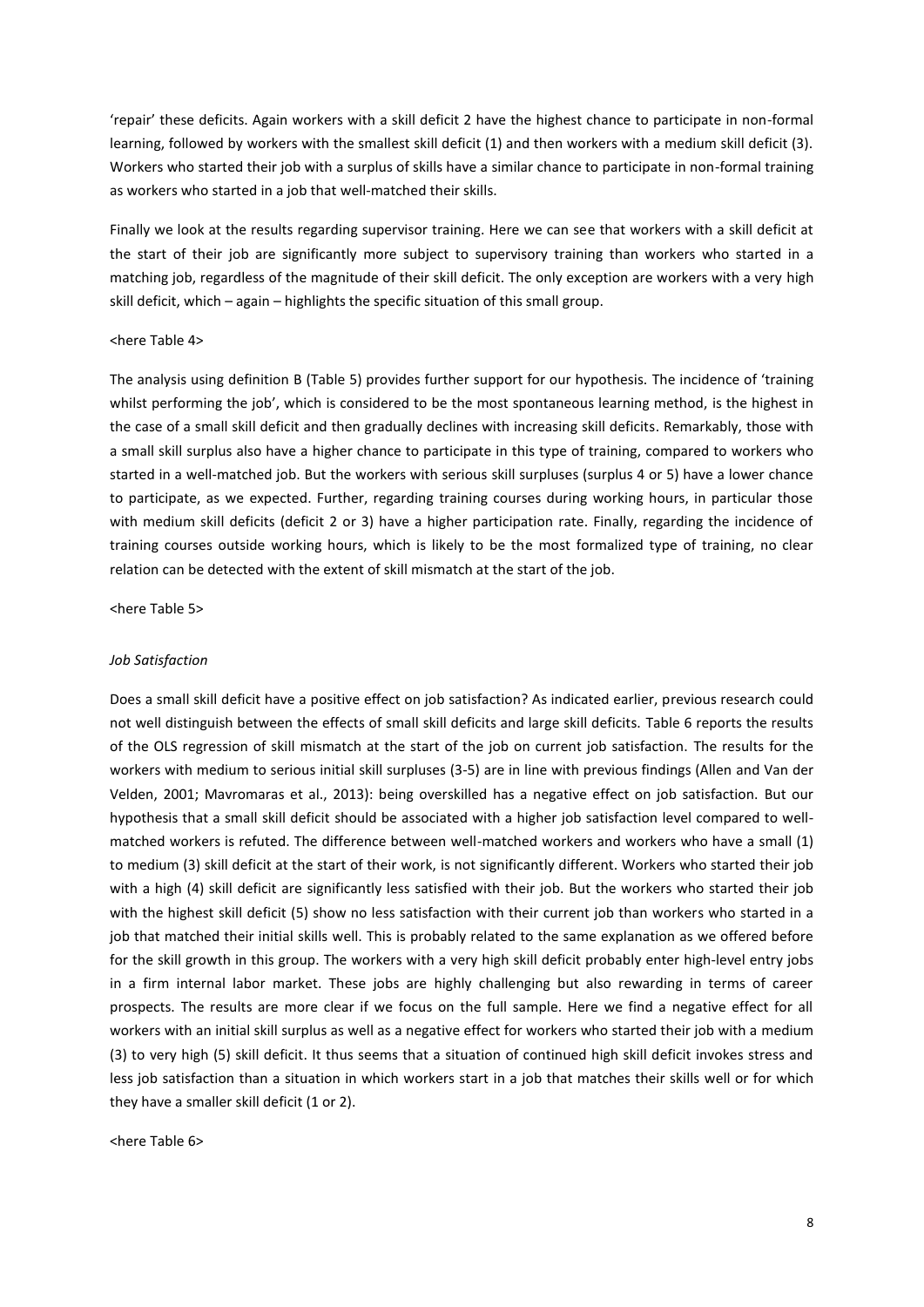### **Conclusion and discussion**

The term skill mismatch has the inherent connotation of a situation that needs to be avoided, both from the perspective of individuals as from the perspective of society at large. Green (2013) in his book on skills and skilled work remarks that the "potential consequences of mismatch are lost productivity, lower pay and reduced well-being (o.c. p. 31). Quintini (2011) in her review on the mismatch literature argues that ensuring a good match between supply and demand of skills is "essential to make the most of investments in human capital and promote strong and inclusive growth" (o.c. p. 4). In their paper on the development of a skill mismatch indicator for the PIAAC data, Pellizari and Fichen (2013) argue that underskilled workers may deploy more skills than their endowment allows, but this has a cost in terms of negative output. This is echoed in policy publications. The EU New Skills for New Jobs Strategy aims to develop a better matching between skills and labour market needs (EC, 2015). The OECD (2011) announced a skills strategy aimed at developing policies that enhance skill matching and a better use of skills. And national policymakers in the western world are concerned about skill mismatches on the labor market and develop strategies to bring supply and demand for skills in balance.

This suggest that all skill mismatch, whether skill surplus or skill deficit, has a similar negative outcome. The empirical evidence however is more ambiguous. The absolute effect of underqualification on earnings is usually smaller than the absolute effect of overqualification (Hartog, 2000) which already suggests that both types of – in this case educational – mismatch are not the same. And some researchers have found positive effects of a skill deficit on job satisfaction (Garcia-Aracil and Van der Velden, 2008; Verhaest and Omey, 2009).

These results suggest that the situation of a skill deficit is much more difficult to understand than the situation of a skill surplus. In the case of a skill surplus, it is easy to see that workers sometimes bring more skills to the job than are actually required to perform the job tasks adequately. Employers are not or only partly willing to pay for these extra skills, resulting in a negative wage effect for the overskilled. And because these workers also see less opportunity to deploy the skills they have, they are less satisfied than in a situation where their skills are fully utilized. But the opposite situation is less straightforward. Why would an employer hire an underskilled worker in the first place? One can imagine that when supply of certain skills is lacking, employers are forced to hire workers who lack those skills. This could be because the education system does not produce enough workers with that type of skill or because the skills are too firm-specific to be produced in the education system. But even in that case, the skill deficit must not be too large, especially in a situation of a large damage potential in the case of underperformance (Sitkin and Roth, 1993). Still, we see that a situation of a skill deficit is not uncommon. In our sample 23% of workers report that they had a skill deficit at the start of their job. This seems hardly in line with the above assertion that employers will only hire workers who are underskilled in a situation of serious shortages on the labor market and only if that skill deficit is not too large. But apparently, employers hire such workers more often and we need an explanation for that. We also need an explanation for the fact that workers with a skill deficit sometimes report a higher job satisfaction. Based on stress theory (De Jonge et al, 2000) one could argue that a skill deficit poses a situation for a worker that is stressful and is therefore associated with a lower job satisfaction, increased absenteeism et cetera. But apparently this is not always the case.

In this paper we try to explain these anomalies in the empirical findings, by proposing a learning perspective on skill deficit. The basic idea originates in the works of the Russian learning psychologist Vygotski, who argues that children learn best when learning tasks are in the so-called 'zone of proximal development'. The underlying idea is simple: learning tasks should be a bit more difficult than the tasks that children already master, but not too difficult. Translated to the situation of workers, one would expect that workers who start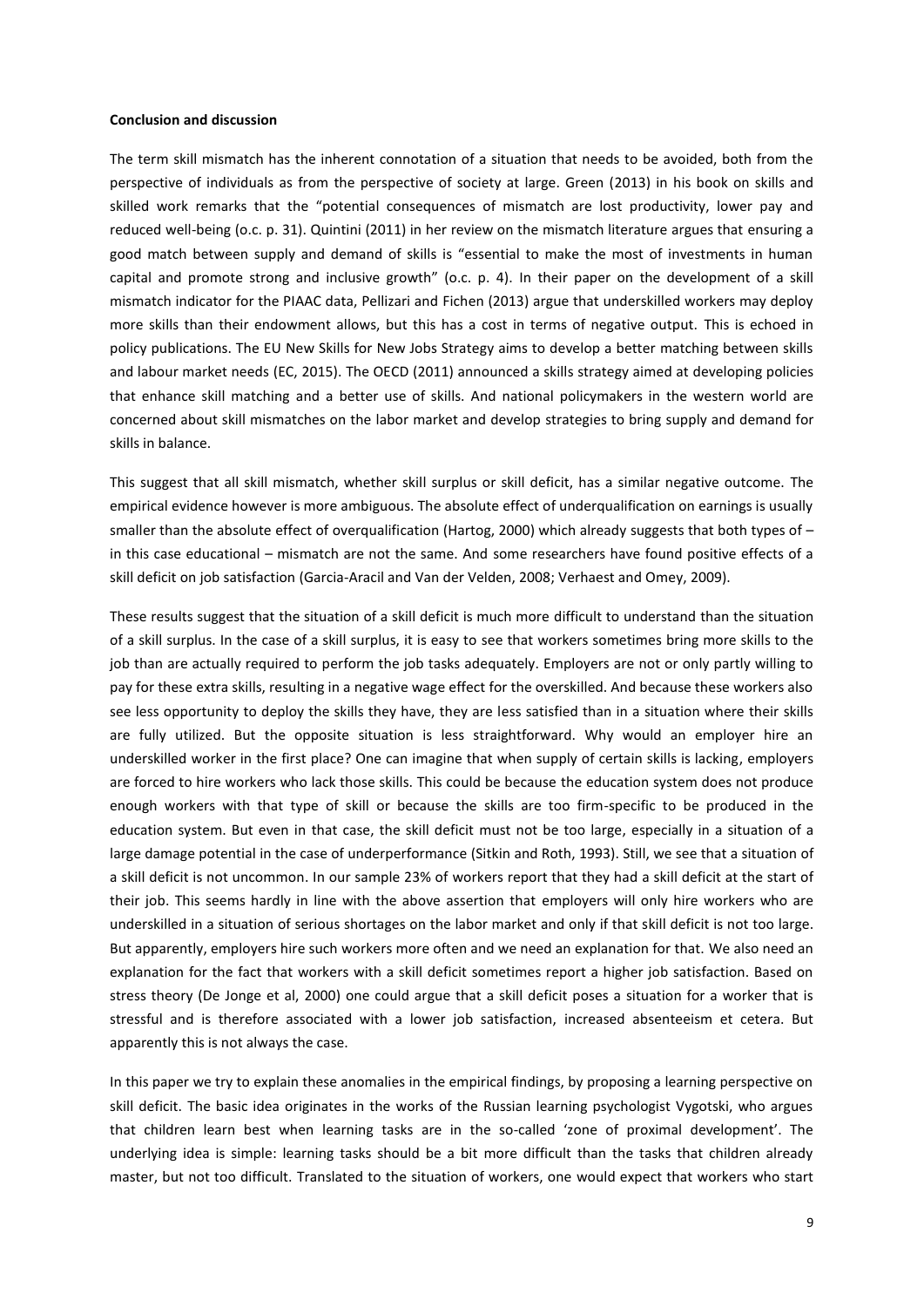their job with a small skill deficit, show more skill growth than workers who start in a matching job or workers who start in a job for which they have a serious skill deficit. We tested this hypothesis using the CEDEFOP European Skill Survey and the results confirm these expectations. Workers learn more from job tasks that are more demanding than if they would work in a job that completely matches their initial skill level and this skill gain is largest for those who start with a small skill deficit. This result holds for workers of all educational levels, except for workers with a higher education degree who also report a large skill growth in a job in which they had the largest skill deficit. We argue that this does not refute our hypothesis since these jobs typically represent higher-level entry jobs in firm internal labor markets. Workers recruited for such jobs face a steep career and have to acquire a lot of firm-specific skills in order to function well in the organization and are thus confronted with large skill deficits at the start of their job. With the exception of such jobs, the data clearly confirm our hypothesis: a small skill deficit provides a better learning environment than a situation in which the required skills exactly match the worker's skills or a situation in which workers face serious skill deficits. The learning opportunities are worst when workers start in a job for which they have a skill surplus.

This is reflected in the type of learning activities that workers take up. Workers with a small skill deficit are more often engaged in 'spontaneous' informal learning activities, such as learning by interaction with colleagues, learning by doing, or learning yourself. They are also more engaged in informal learning-on-the-job activities (instruction by supervisor/coworkers, job rotation, quality circles et cetera). This is exactly what the theory of proximal development would predict. Having a small skill deficit invokes more spontaneous learning from the job environment.

Finally our hypothesis that workers who started their job with a small skill deficit would also show a higher job satisfaction is not confirmed. Instead we find no significant difference between workers who started in a wellmatched job and workers who started with a small skill deficit. The results confirm previous results indicating lower job satisfaction levels for workers who started their job with a medium to severe skill surplus. And we also find a negative effect for workers who started their job with a large skill surplus, indicating that indeed large skill deficits can involve stress. The only exception – again – is found among workers with the largest skill deficit whose job satisfaction level is not significantly different from the level of well-matched workers. As indicated above, this situation probably applies to workers who start at a high-level entry job in a firm internal labor market.

We conclude that a skill match is good, but a small skill deficit is even better. This puts some responsibility on employers to keep job tasks and responsibilities at a challenging level for an employee. This may be easier at the start of the job when new hires will almost always have a steep learning curve (even in the case of an initial skill surplus). The real challenge in terms of human resource management is to keep the job challenging for existing workers, e.g. by job rotation, increased autonomy and increasing complexity of the job tasks.

# **References**

Allen, J., and van der Velden, R. (2001). Educational mismatches versus skill mismatches: effects on wages, job satisfaction, and on-the-job search. *Oxford Economic Papers, 53*, 434-452.

Büchel, F., and Mertens, A. (2004). Overeducation, undereducation, and the theory of career mobility. *Applied Economics*, 36, 803-816.

De Grip, A., Bosma, H., Willems, D., and van Boxtel, M. (2008). Job–worker mismatch and cognitive decline. *Oxford Economic Papers, 60*, 237–253.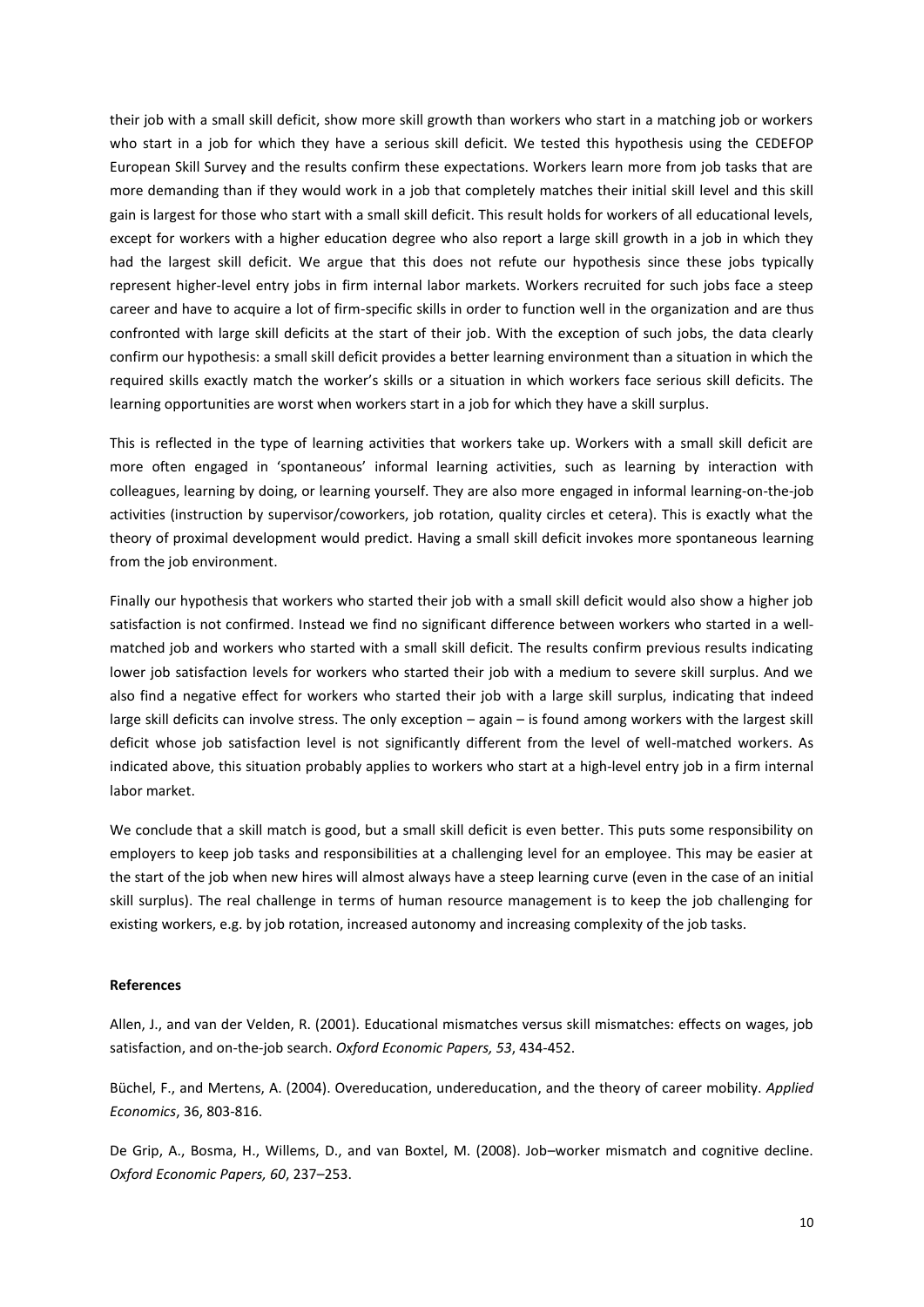European Commission. *New Skills for New Jobs,* retrieved at<http://ec.europa.eu/social/main.jsp?catId=568> on 1-7-2015.

García-Aracil, A., and van der Velden, R. (2008). Competencies for Young European Higher Education Graduates: Labor Market Mismatches and their Payoffs. *Higher Education, 55 (2),* 219-239.

Green, F., and McIntosh, S. (2007). Is there a genuine under-utilization of skills amongst the over-qualified? *Applied Economics, 39*, 427-439.

Green, F. (2013). *Skills and Skilled work: an Economic and Social Analysis,* Oxford: Oxford University Press.

Hartog, J. (2000). Overeducation and earnings: where are we, where should we go? *Economics of Education Review, 19*, 131–147.

Hersch, J. (1991). Education match and job match. *Review of Economics and Statistics, 73 (1)*, 140-144.

Jonge, J. de, Bosma, H., Peter, R., and Siegrist, J. (2000). [Job strain, effort-reward imbalance and employee well](http://www.jandejonge.nl/secure/ssm2000.pdf)[being: A large-scale cross-sectional study.](http://www.jandejonge.nl/secure/ssm2000.pdf) *Social Science & Medicine*, *50 (*9), 1317-1327.

Korpi, T., and Tåhlin, M. (2009). Educational mismatch, wages, and wage growth: Overeducation in Sweden, 1974–2000. *Labour Economics, 16*, 183–193.

Mavromaras, K., McGuinness, S., O'Leary, N., Sloane, P., and Wei, Z. (2013). Job mismatches and labour market outcomes: panel evidence on university graduates. *Economic Record, 89 (286)*, 382-395.

OECD (2011). *Towards an OECD Skills Strategy,* Paris: OECD publishing.

Pellizari, M., and Fichen, A. (2013). *A new measure of skills mismatch; theory and evidence from the survey of adult skills (PIAAC)*, OECD Social, Employment and Migration Working Papers, no. 153, Paris.

Quintini, G. (2011). *Overqualified or underskilled, a review of the existing literature, OECD Social, Employment* and Migration Working Papers, no. 121, OECD Publishing.

Sitkin, S.B., and Roth, N. (1993). Explaining the Limited Effectiveness of Legalistic 'Remedies' for Trust/Distrust. *Organisation Science, 4 (3)*, 367-392.

Verhaest, D., and Omey, E. (2009). Objective over-education and worker well-being: a shadow price approach. *Journal of Economic Psychology, 30*, 469-481.

Verhaest, D., and Omey, E. (2013). The relationship between formal education and skill acquisition in young workers' first jobs. *The Manchester School, 81 (4)*, 638-659.

Vygotski, L.S. (1978). *Mind in society: The development of higher psychological processes*, Cambridge.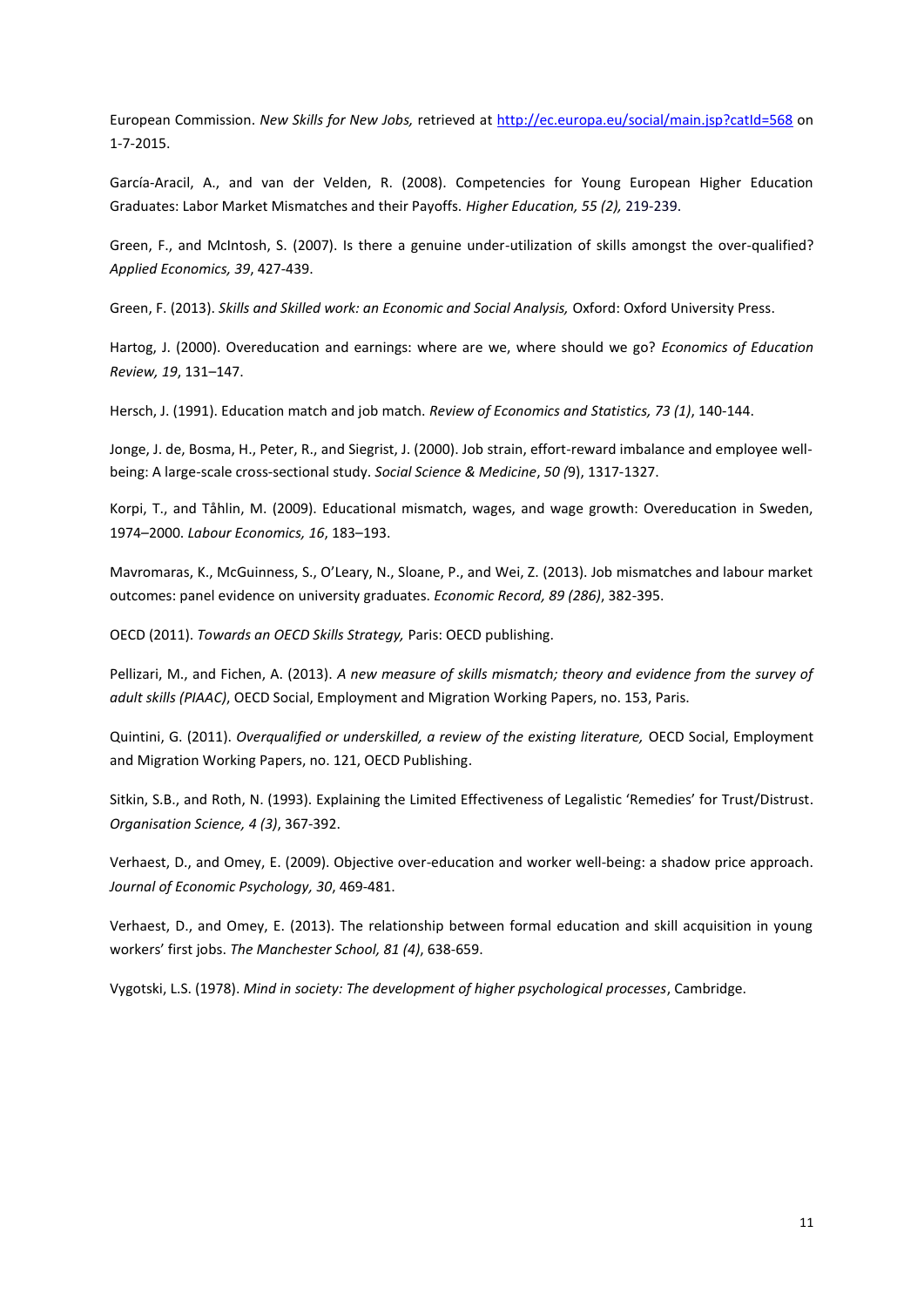|  | Table 1: Change in skills depending on the degree of skill mismatch at the start of the job |  |
|--|---------------------------------------------------------------------------------------------|--|
|--|---------------------------------------------------------------------------------------------|--|

|                                | Skill change  |           |              |  |  |  |  |
|--------------------------------|---------------|-----------|--------------|--|--|--|--|
|                                | Skill decline | No change | Skill growth |  |  |  |  |
| <u>Full sample (N=46,820)</u>  |               |           |              |  |  |  |  |
| Skill surplus 5                | 6.4%          | 23.1%     | 70.5%        |  |  |  |  |
| Skill surplus 4                | 5.4%          | 16.4%     | 78.2%        |  |  |  |  |
| Skill surplus 3                | 6.2%          | 17.6%     | 76.3%        |  |  |  |  |
| Skill surplus 2                | 6.6%          | 15.3%     | 78.1%        |  |  |  |  |
| Skill surplus 1                | 6.6%          | 10.5%     | 82.9%        |  |  |  |  |
| Skill match                    | 1.9%          | 10.0%     | 88.1%        |  |  |  |  |
| Skill deficit 1                | 0.8%          | 3.2%      | 96.0%        |  |  |  |  |
| Skill deficit 2                | 1.1%          | 2.8%      | 96.2%        |  |  |  |  |
| Skill deficit 3                | 1.4%          | 3.1%      | 95.5%        |  |  |  |  |
| Skill deficit 4                | 1.8%          | 5.5%      | 92.7%        |  |  |  |  |
| Skill deficit 5                | 1.7%          | 4.9%      | 93.4%        |  |  |  |  |
| $\leq$ 1 year in job (N=4,882) |               |           |              |  |  |  |  |
| Skill surplus 5                | 4.9%          | 39.3%     | 55.8%        |  |  |  |  |
| Skill surplus 4                | 3.6%          | 31.7%     | 64.7%        |  |  |  |  |
| Skill surplus 3                | 4.6%          | 36.3%     | 59.1%        |  |  |  |  |
| Skill surplus 2                | 9.7%          | 29.0%     | 61.4%        |  |  |  |  |
| Skill surplus 1                | 0.0%          | 23.7%     | 76.3%        |  |  |  |  |
| Skill match                    | 2.2%          | 20.1%     | 77.8%        |  |  |  |  |
| Skill deficit 1                | 0.7%          | 5.9%      | 93.4%        |  |  |  |  |
| Skill deficit 2                | 1.3%          | 7.6%      | 91.1%        |  |  |  |  |
| Skill deficit 3                | 1.7%          | 8.5%      | 89.8%        |  |  |  |  |
| Skill deficit 4                | 5.0%          | 13.8%     | 81.3%        |  |  |  |  |
| Skill deficit 5                | 2.1%          | 8.5%      | 89.4%        |  |  |  |  |

Notes. Data source: Cedefop European Skills survey, own calculations.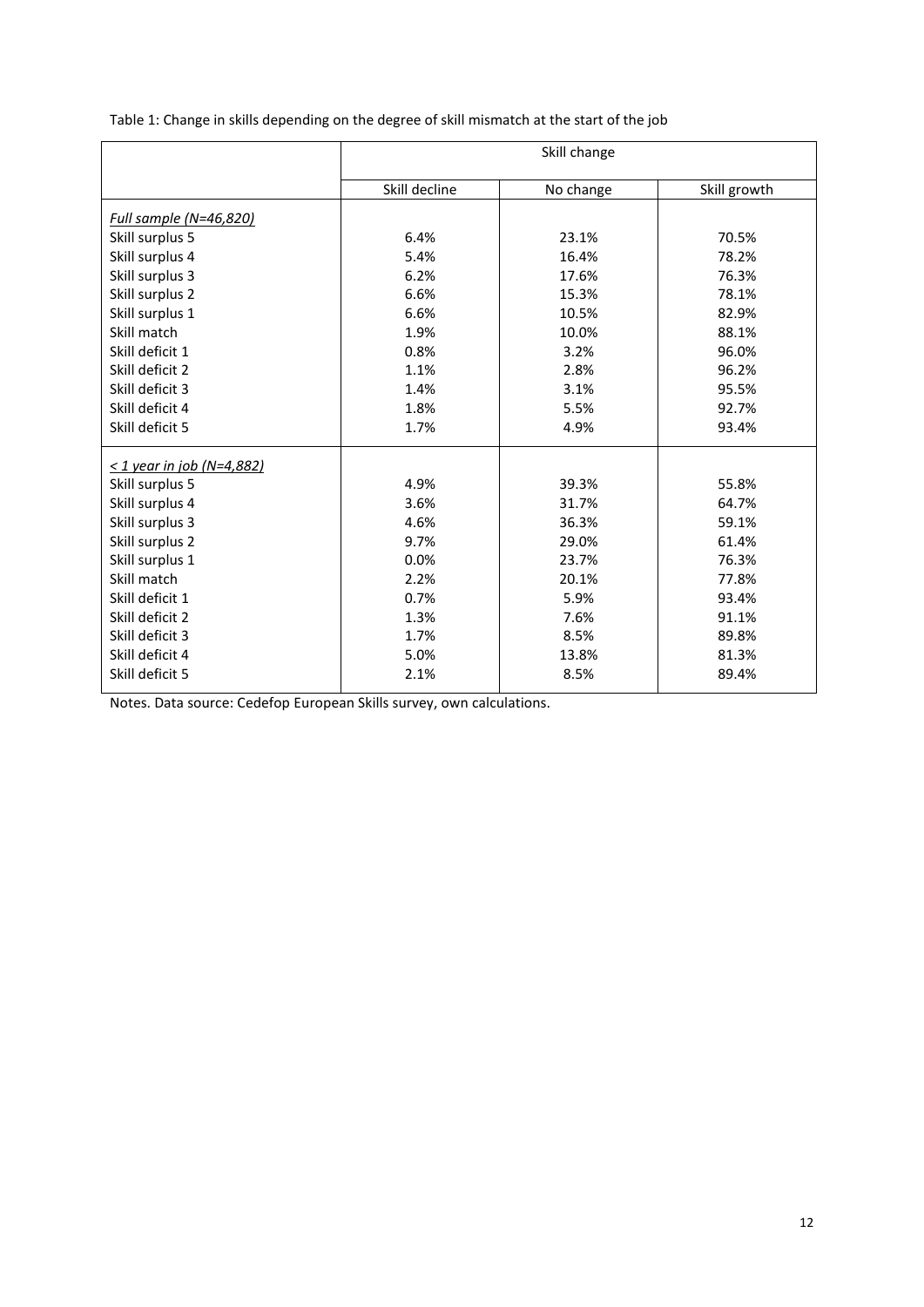|                    |          | Skill change           |         |          | Skill growth           |         |          | Skill decline          |         |          | Skill change      |         |          | Skill change      |         |          | Skill change      |         |
|--------------------|----------|------------------------|---------|----------|------------------------|---------|----------|------------------------|---------|----------|-------------------|---------|----------|-------------------|---------|----------|-------------------|---------|
|                    |          | Linear regression      |         |          | Tobit regression       |         |          | Tobit regression       |         |          | Linear regression |         |          | Linear regression |         |          | Linear regression |         |
|                    |          | All educational levels |         |          | All educational levels |         |          | All educational levels |         |          | Lower educated    |         |          | Medium educated   |         |          | Higher educated   |         |
| Full sample        |          |                        |         |          |                        |         |          |                        |         |          |                   |         |          |                   |         |          |                   |         |
| Skill surplus 5    | $-0.406$ | $***$                  | (0.025) | $-0.479$ | $***$                  | (0.027) | 1.556    | $***$                  | (0.161) | $-0.302$ | ***               | (0.088) | $-0.406$ | $***$             | (0.040) | $-0.473$ | $***$             | (0.036) |
| Skill surplus 4    | $-0.447$ | $***$                  | (0.025) | $-0.480$ | $***$                  | (0.026) | 1.516    | $***$                  | (0.162) | $-0.508$ | $***$             | (0.083) | $-0.411$ | $***$             | (0.040) | $-0.478$ | $***$             | (0.035) |
| Skill surplus 3    | $-0.482$ | $***$                  | (0.032) | $-0.513$ | $***$                  | (0.034) | 1.671    | $***$                  | (0.194) | $-0.602$ | $***$             | (0.105) | $-0.504$ | $***$             | (0.050) | $-0.466$ | $***$             | (0.046) |
| Skill surplus 2    | $-0.478$ | $***$                  | (0.052) | $-0.493$ | $***$                  | (0.055) | 1.743    | $***$                  | (0.303) | $-0.804$ | $***$             | (0.191) | $-0.381$ | $***$             | (0.085) | $-0.479$ | $***$             | (0.071) |
| Skill surplus 1    | $-0.030$ |                        | (0.077) | 0.033    |                        | (0.081) | 1.418    | $***$                  | (0.447) | $-0.202$ |                   | (0.252) | 0.164    |                   | (0.136) | $-0.012$ |                   | (0.102) |
| Skill match (ref.) |          |                        |         |          |                        |         |          |                        |         |          |                   |         |          |                   |         |          |                   |         |
| Skill deficit 1    | 0.472    | $***$                  | (0.029) | 0.499    | $***$                  | (0.030) | $-1.204$ | $***$                  | (0.331) | 0.744    | $***$             | (0.094) | 0.484    | $***$             | (0.045) | 0.417    | $***$             | (0.040) |
| Skill deficit 2    | 0.393    | $***$                  | (0.029) | 0.422    | $***$                  | (0.030) | $-0.762$ | $***$                  | (0.298) | 0.498    | $***$             | (0.097) | 0.372    | $***$             | (0.046) | 0.415    | $***$             | (0.041) |
| Skill deficit 3    | 0.358    | $***$                  | (0.029) | 0.384    | $***$                  | (0.030) | $-0.307$ |                        | (0.272) | 0.435    | $***$             | (0.087) | 0.316    | $***$             | (0.044) | 0.376    | $***$             | (0.042) |
| Skill deficit 4    | 0.295    | $***$                  | (0.046) | 0.315    | $***$                  | (0.048) | 0.166    |                        | (0.392) | 0.001    |                   | (0.139) | 0.320    | $***$             | (0.070) | 0.345    | $***$             | (0.067) |
| Skill deficit 5    | 0.572    | $***$                  | (0.063) | 0.596    | $***$                  | (0.065) | $-0.179$ |                        | (0.580) | 0.767    | $***$             | (0.172) | 0.569    | $***$             | (0.088) | 0.483    | $***$             | (0.106) |
| N                  |          | 46,413                 |         |          | 46,413                 |         |          | 46,413                 |         |          | 5,526             |         |          | 19,479            |         |          | 21,408            |         |
| $<$ 1 year in job  |          |                        |         |          |                        |         |          |                        |         |          |                   |         |          |                   |         |          |                   |         |
| Skill surplus 5    | $-0.507$ | $***$                  | (0.071) | $-0.746$ | $***$                  | (0.090) |          |                        |         | $-0.375$ | $\ast$            | (0.224) | $-0.584$ | $***$             | (0.111) | $-0.436$ | $***$             | (0.101) |
| Skill surplus 4    | $-0.494$ | $***$                  | (0.073) | $-0.671$ | $***$                  | (0.092) |          |                        |         | $-0.555$ | $***$             | (0.231) | $-0.483$ | $***$             | (0.120) | $-0.463$ | $***$             | (0.100) |
| Skill surplus 3    | $-0.615$ | $***$                  | (0.099) | $-0.826$ | $***$                  | (0.125) |          |                        |         | $-0.738$ | $***$             | (0.293) | $-0.392$ | $***$             | (0.160) | $-0.720$ | $***$             | (0.139) |
| Skill surplus 2    | $-0.457$ | $***$                  | (0.150) | $-0.554$ | $***$                  | (0.189) |          |                        |         | $-1.342$ | $\ast\ast$        | (0.617) | $-0.373$ |                   | (0.250) | $-0.378$ | $\ast$            | (0.193) |
| Skill surplus 1    | 0.014    |                        | (0.259) | $-0.045$ |                        | (0.318) |          |                        |         | $-1.044$ |                   | (1.186) | 0.198    |                   | (0.412) | $-0.029$ |                   | (0.342) |
| Skill match (ref.) |          |                        |         |          |                        |         |          |                        |         |          |                   |         |          |                   |         |          |                   |         |
| Skill deficit 1    | 0.708    | $***$                  | (0.098) | 0.829    | $***$                  | (0.118) |          |                        |         | 0.985    | $***$             | (0.316) | 0.511    | $***$             | (0.160) | 0.734    | $***$             | (0.134) |
| Skill deficit 2    | 0.382    | $***$                  | (0.109) | 0.489    | $***$                  | (0.132) |          |                        |         | 1.115    | $***$             | (0.376) | 0.360    | $\ast\ast$        | (0.174) | 0.298    | $\ast\ast$        | (0.152) |
| Skill deficit 3    | 0.352    | $***$                  | (0.107) | 0.434    | $***$                  | (0.129) |          |                        |         | 0.240    |                   | (0.389) | 0.395    | $***$             | (0.171) | 0.354    | $***$             | (0.146) |
| Skill deficit 4    | 0.138    |                        | (0.177) | 0.246    |                        | (0.215) |          |                        |         | 0.122    |                   | (0.659) | $-0.010$ |                   | (0.286) | 0.249    |                   | (0.237) |
| Skill deficit 5    | 0.579    | $\ast\ast$             | (0.232) | 0.628    | $***$                  | (0.278) |          |                        |         | 0.484    |                   | (0.614) | 0.230    |                   | (0.342) | 1.073    | $***$             | (0.383) |
| N                  |          | 4,867                  |         |          | 4,867                  |         |          |                        |         |          | 586               |         |          | 2,099             |         |          | 2,182             |         |

Table 2: The relationship between skill mismatches at the start of the job and skill change – linear regression and tobit regression coefficients and standard errors

Notes. \*\*\*(\*\*)((\*)) indicates significance at the 1%(5%)((10%)) significance level. Standard errors are in parentheses. Included control variables are: educational level (6 dummies), age, gender (1 dummy), country of residence (27 dummies), time elapsed since the start with current employer and the square value of this duration, changes in variety of tasks since start job and the square value of this change, changes in difficulty of th tasks since start job and the square value of this change, promotion to a higher level position since start job (1 dummy), movement to a different department since start job (1 dummy), change in tasks and responsibilities without promotion or department move since start job (1 dummy) and movement to a lower level position since start job (1 dummy). Data source: Cedefop European Skills survey, own calculations.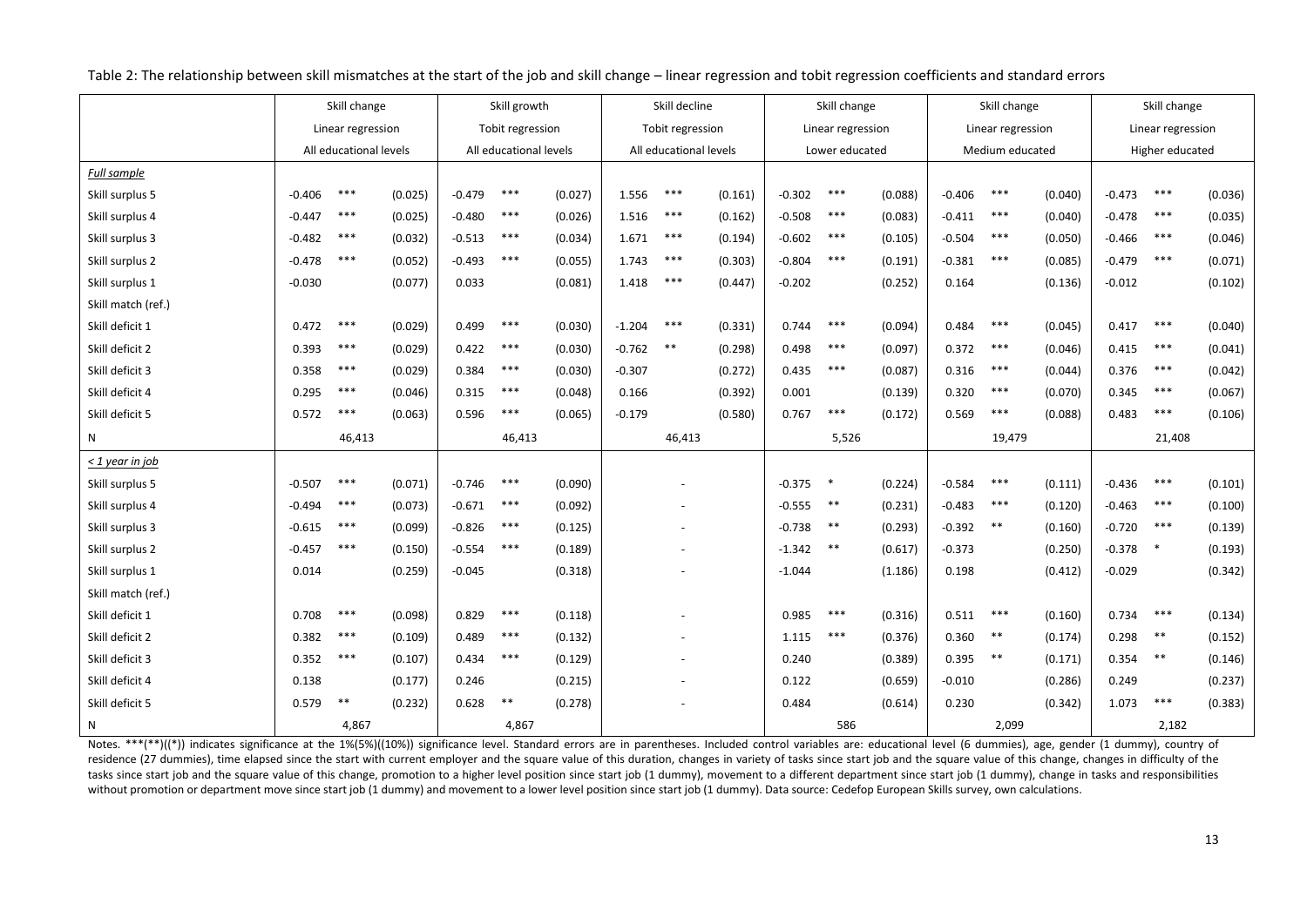|                      |                            |                        | (A) Training and learning activities to improve or acquire new skills |                      |                         | (B) Training activities in last 12 months   |                                              |                                   |
|----------------------|----------------------------|------------------------|-----------------------------------------------------------------------|----------------------|-------------------------|---------------------------------------------|----------------------------------------------|-----------------------------------|
|                      | <b>Training</b><br>courses | Supervisor<br>Training | Learning by<br>Interaction                                            | Learning by<br>doing | Learning by<br>yourself | Training<br>courses during<br>working hours | Training<br>courses outside<br>working hours | Training whilst<br>performing job |
| <b>Full sample</b>   |                            |                        |                                                                       |                      |                         |                                             |                                              |                                   |
| Skill surplus 5      | 59.6%                      | 34.4%                  | 53.6%                                                                 | 50.7%                | 48.8%                   | $\overline{\phantom{a}}$                    |                                              |                                   |
| Skill surplus 4      | 62.9%                      | 35.1%                  | 62.2%                                                                 | 55.2%                | 52.2%                   |                                             |                                              |                                   |
| Skill surplus 3      | 63.3%                      | 38.2%                  | 68.8%                                                                 | 58.9%                | 56.3%                   |                                             |                                              |                                   |
| Skill surplus 2      | 68.9%                      | 38.6%                  | 73.5%                                                                 | 67.5%                | 59.7%                   |                                             |                                              |                                   |
| Skill surplus 1      | 64.5%                      | 44.0%                  | 69.4%                                                                 | 67.0%                | 56.0%                   |                                             |                                              |                                   |
| Skill match          | 62.8%                      | 38.5%                  | 65.5%                                                                 | 55.8%                | 49.8%                   |                                             |                                              |                                   |
| Skill deficit 1      | 70.9%                      | 50.7%                  | 79.4%                                                                 | 70.7%                | 65.1%                   |                                             |                                              |                                   |
| Skill deficit 2      | 72.1%                      | 51.1%                  | 81.1%                                                                 | 70.2%                | 62.8%                   |                                             |                                              |                                   |
| Skill deficit 3      | 70.4%                      | 51.2%                  | 76.9%                                                                 | 67.9%                | 59.4%                   | $\overline{a}$                              |                                              |                                   |
| Skill deficit 4      | 66.7%                      | 50.8%                  | 74.4%                                                                 | 67.4%                | 55.1%                   |                                             |                                              |                                   |
| Skill deficit 5      | 60.3%                      | 54.1%                  | 71.5%                                                                 | 64.4%                | 56.7%                   |                                             |                                              |                                   |
| N                    |                            |                        | 41,221                                                                |                      |                         |                                             |                                              |                                   |
| $\leq$ 1 year in job |                            |                        |                                                                       |                      |                         |                                             |                                              |                                   |
| Skill surplus 5      | 39.2%                      | 34.5%                  | 47.6%                                                                 | 41.3%                | 35.0%                   | 25.3%                                       | 16.8%                                        | 27.1%                             |
| Skill surplus 4      | 42.1%                      | 41.3%                  | 60.5%                                                                 | 43.6%                | 42.4%                   | 32.8%                                       | 23.6%                                        | 34.5%                             |
| Skill surplus 3      | 39.5%                      | 44.8%                  | 62.2%                                                                 | 47.1%                | 50.0%                   | 32.6%                                       | 18.4%                                        | 40.6%                             |
| Skill surplus 2      | 44.3%                      | 50.0%                  | 72.9%                                                                 | 62.9%                | 44.3%                   | 33.9%                                       | 15.7%                                        | 42.6%                             |
| Skill surplus 1      | 51.6%                      | 45.2%                  | 58.1%                                                                 | 51.6%                | 58.1%                   | 33.3%                                       | 23.8%                                        | 50.0%                             |
| Skill match          | 37.3%                      | 42.6%                  | 63.5%                                                                 | 49.5%                | 40.9%                   | 30.6%                                       | 20.3%                                        | 37.4%                             |
| Skill deficit 1      | 44.7%                      | 53.5%                  | 77.8%                                                                 | 70.9%                | 59.6%                   | 36.1%                                       | 16.7%                                        | 60.9%                             |
| Skill deficit 2      | 45.7%                      | 53.9%                  | 80.8%                                                                 | 65.9%                | 59.1%                   | 38.8%                                       | 17.2%                                        | 56.0%                             |
| Skill deficit 3      | 45.1%                      | 57.7%                  | 71.6%                                                                 | 62.3%                | 51.6%                   | 41.7%                                       | 16.7%                                        | 54.6%                             |
| Skill deficit 4      | 37.3%                      | 55.2%                  | 70.2%                                                                 | 59.7%                | 49.3%                   | 34.2%                                       | 26.8%                                        | 51.2%                             |
| Skill deficit 5      | 27.9%                      | 41.9%                  | 55.8%                                                                 | 62.8%                | 48.8%                   | 35.4%                                       | 12.5%                                        | 45.8%                             |
| N                    |                            |                        | 3,701                                                                 |                      |                         |                                             | 4,995                                        |                                   |

Table 3: Training participation or informal learning depending on the degree of skill mismatch at the start of the job

Notes. Data source: Cedefop European Skills survey, own calculations.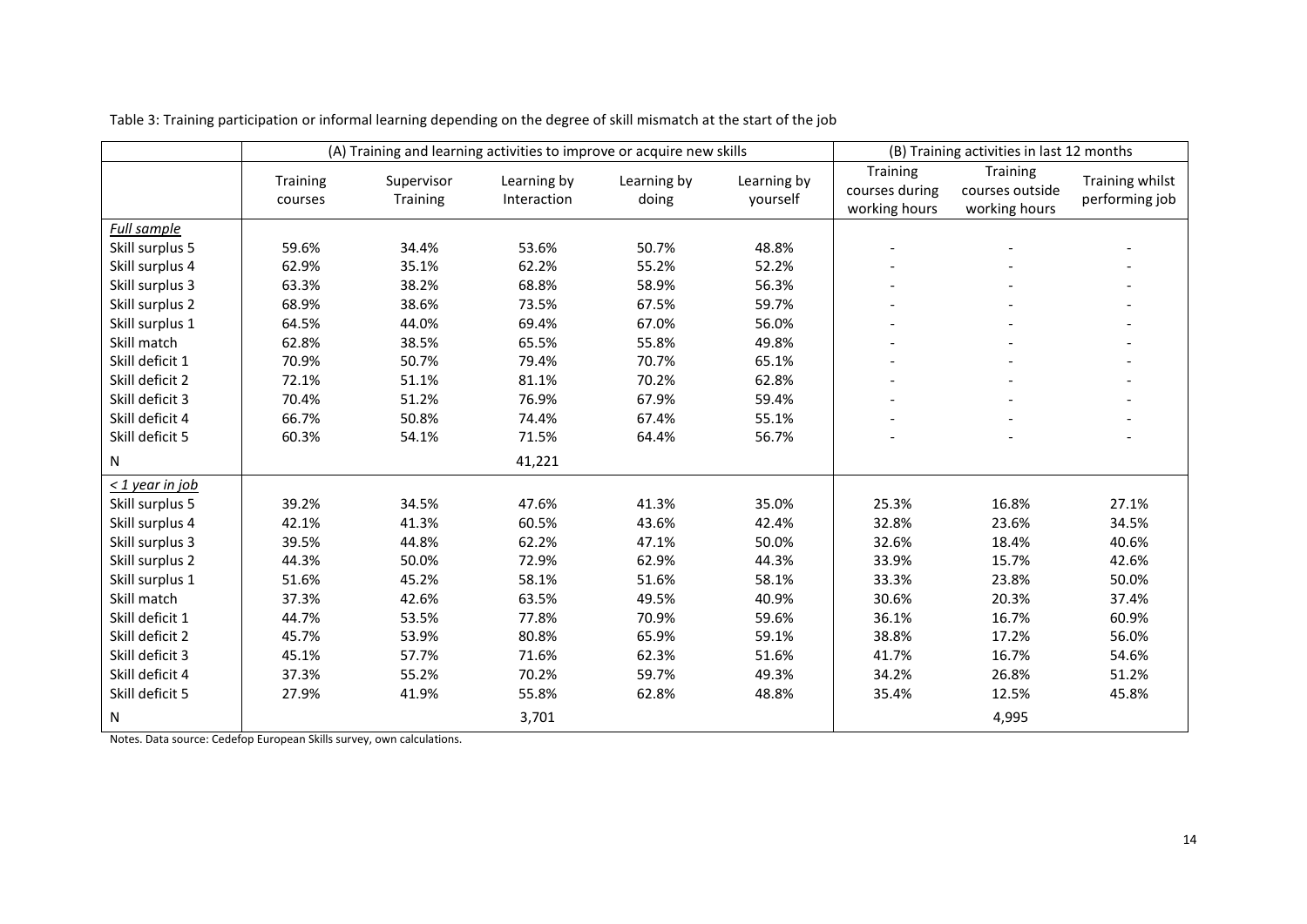|                                |          | <b>Training Courses</b> |         |          | Learning by Interaction<br>Supervisor training |         |          | Learning by doing |         |          | Learning by yourself |         |          |        |         |
|--------------------------------|----------|-------------------------|---------|----------|------------------------------------------------|---------|----------|-------------------|---------|----------|----------------------|---------|----------|--------|---------|
| Full sample (N=40,887)         |          |                         |         |          |                                                |         |          |                   |         |          |                      |         |          |        |         |
| Skill surplus 5                | $-0.169$ | $***$                   | (0.043) | $-0.182$ | ***                                            | (0.042) | $-0.510$ | ***               | (0.041) | $-0.245$ | ***                  | (0.041) | $-0.064$ |        | (0.041) |
| Skill surplus 4                | $-0.022$ |                         | (0.041) | $-0.118$ | ***                                            | (0.040) | $-0.184$ | ***               | (0.040) | $-0.073$ | $\ast$               | (0.039) | 0.089    | $***$  | (0.039) |
| Skill surplus 3                | 0.019    |                         | (0.054) | $-0.008$ |                                                | (0.051) | 0.125    | $***$             | (0.053) | 0.123    | $***$                | (0.051) | 0.263    | ***    | (0.051) |
| Skill surplus 2                | 0.286    | $***$                   | (0.090) | 0.008    |                                                | (0.084) | 0.286    | ***               | (0.092) | 0.403    | $***$                | (0.087) | 0.333    | ***    | (0.084) |
| Skill surplus 1                | 0.061    |                         | (0.125) | 0.172    |                                                | (0.116) | 0.157    |                   | (0.125) | 0.470    | $***$                | (0.124) | 0.237    | $***$  | (0.118) |
| Skill match (ref.)             |          |                         |         |          |                                                |         |          |                   |         |          |                      |         |          |        |         |
| Skill deficit 1                | 0.294    | ***                     | (0.046) | 0.428    | ***                                            | (0.040) | 0.654    | $***$             | (0.048) | 0.623    | $***$                | (0.044) | 0.541    | $***$  | (0.042) |
| Skill deficit 2                | 0.318    | ***                     | (0.047) | 0.466    | $***$                                          | (0.041) | 0.764    | ***               | (0.051) | 0.622    | $***$                | (0.045) | 0.489    | $***$  | (0.043) |
| Skill deficit 3                | 0.250    | ***                     | (0.046) | 0.459    | ***                                            | (0.041) | 0.546    | $***$             | (0.047) | 0.539    | $***$                | (0.044) | 0.348    | $***$  | (0.042) |
| Skill deficit 4                | 0.087    |                         | (0.072) | 0.440    | ***                                            | (0.065) | 0.420    | $***$             | (0.074) | 0.486    | ***                  | (0.070) | 0.185    | ***    | (0.067) |
| Skill deficit 5                | $-0.201$ | $***$                   | (0.096) | 0.514    | $***$                                          | (0.089) | 0.368    | $***$             | (0.098) | 0.451    | ***                  | (0.094) | 0.274    | ***    | (0.091) |
| $\leq$ 1 year in job (N=3,690) |          |                         |         |          |                                                |         |          |                   |         |          |                      |         |          |        |         |
| Skill surplus 5                | $-0.025$ |                         | (0.122) | $-0.306$ | $***$                                          | (0.123) | $-0.599$ | ***               | (0.120) | $-0.334$ | ***                  | (0.121) | $-0.215$ | $\ast$ | (0.125) |
| Skill surplus 4                | 0.016    |                         | (0.120) | $-0.104$ |                                                | (0.119) | $-0.133$ |                   | (0.121) | $-0.262$ | $***$                | (0.119) | 0.067    |        | (0.121) |
| Skill surplus 3                | 0.088    |                         | (0.169) | 0.123    |                                                | (0.166) | $-0.036$ |                   | (0.171) | $-0.115$ |                      | (0.166) | 0.408    | $***$  | (0.169) |
| Skill surplus 2                | 0.298    |                         | (0.253) | 0.294    |                                                | (0.253) | 0.350    |                   | (0.282) | 0.399    |                      | (0.262) | $-0.053$ |        | (0.256) |
| Skill surplus 1                | 0.528    |                         | (0.378) | 0.068    |                                                | (0.385) | $-0.066$ |                   | (0.382) | 0.110    |                      | (0.380) | 0.779    | $***$  | (0.385) |
| Skill match (ref.)             |          |                         |         |          |                                                |         |          |                   |         |          |                      |         |          |        |         |
| Skill deficit 1                | 0.302    | $***$                   | (0.136) | 0.393    | $***$                                          | (0.135) | 0.592    | $***$             | (0.158) | 0.899    | $***$                | (0.149) | 0.659    | $***$  | (0.139) |
| Skill deficit 2                | 0.339    | $***$                   | (0.153) | 0.406    | ***                                            | (0.152) | 0.878    | ***               | (0.188) | 0.704    | $***$                | (0.161) | 0.699    | $***$  | (0.155) |
| Skill deficit 3                | 0.261    | $\ast$                  | (0.151) | 0.554    | $***$                                          | (0.151) | 0.365    | $***$             | (0.165) | 0.568    | ***                  | (0.155) | 0.358    | $***$  | (0.152) |
| Skill deficit 4                | $-0.051$ |                         | (0.265) | 0.424    | $\ast$                                         | (0.258) | 0.374    |                   | (0.281) | 0.393    |                      | (0.264) | 0.371    |        | (0.260) |
| Skill deficit 5                | $-0.543$ |                         | (0.361) | $-0.050$ |                                                | (0.324) | $-0.282$ |                   | (0.323) | 0.712    | $***$                | (0.342) | 0.410    |        | (0.327) |

Table 4: The relationship between skill mismatches at the start of the job and training participation or informal learning (definition A) – logit coefficients and standard errors

Notes. \*\*\*(\*\*)((\*)) indicates significance at the 1%(5%)((10%)) significance level. Standard errors are in parentheses. Included control variables are: educational level (6 dummies), age, gender (1 dummy), country of residence (27 dummies), time elapsed since the start with current employer and the square value of this duration, changes in variety of tasks since start job and the square value of this change, changes in difficulty of the tasks since start job and the square value of this change, promotion to a higher level position since start job (1 dummy), movement to a different department since start job (1 dummy), change in tasks and responsibilities without promotion or department move since start job (1 dummy) and movement to a lower level position since start job (1 dummy). Data source: Cedefop European Skills survey, own calculations.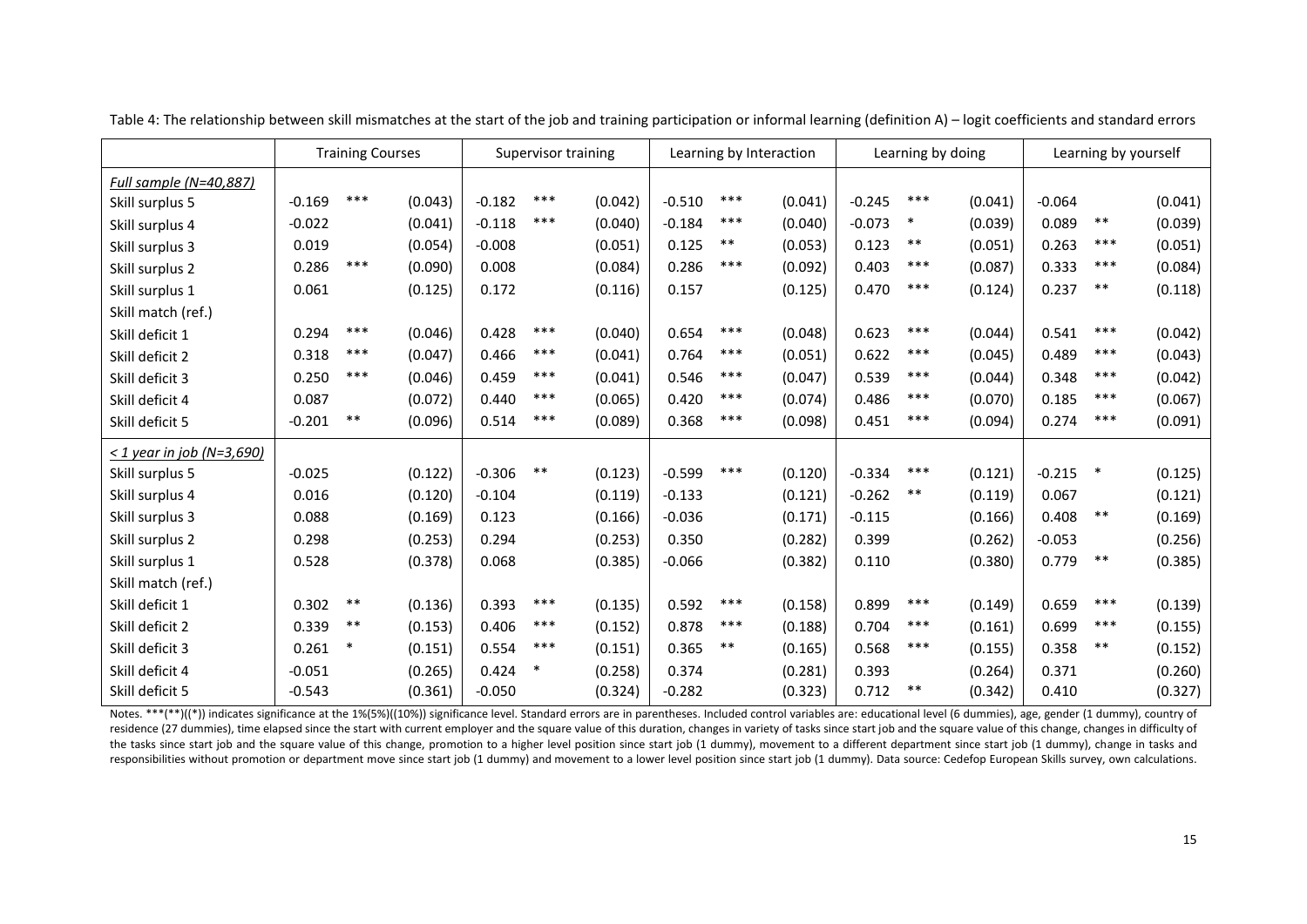|                    | Training courses during<br>working hours |        |         |          | Training courses outside<br>working hours |         | Training whilst performing<br>job |        |         |
|--------------------|------------------------------------------|--------|---------|----------|-------------------------------------------|---------|-----------------------------------|--------|---------|
| Skill surplus 5    | $-0.265$                                 | $***$  | (0.106) | $-0.334$ | $***$                                     | (0.122) | $-0.473$                          | ***    | (0.101) |
| Skill surplus 4    | 0.002                                    |        | (0.104) | 0.068    |                                           | (0.115) | $-0.187$                          | $\ast$ | (0.100) |
| Skill surplus 3    | 0.102                                    |        | (0.139) | $-0.132$ |                                           | (0.166) | 0.184                             |        | (0.131) |
| Skill surplus 2    | 0.170                                    |        | (0.210) | $-0.336$ |                                           | (0.268) | 0.285                             |        | (0.199) |
| Skill surplus 1    | 0.043                                    |        | (0.355) | 0.142    |                                           | (0.384) | 0.628                             | $\ast$ | (0.330) |
| Skill match (ref.) |                                          |        |         |          |                                           |         |                                   |        |         |
| Skill deficit 1    | 0.138                                    |        | (0.136) | $-0.182$ |                                           | (0.170) | 0.935                             | ***    | (0.131) |
| Skill deficit 2    | 0.260                                    | $\ast$ | (0.148) | $-0.191$ |                                           | (0.186) | 0.740                             | ***    | (0.143) |
| Skill deficit 3    | 0.328                                    | $***$  | (0.145) | $-0.303$ |                                           | (0.188) | 0.671                             | ***    | (0.141) |
| Skill deficit 4    | 0.052                                    |        | (0.245) | 0.263    |                                           | (0.262) | 0.501                             | $***$  | (0.230) |
| Skill deficit 5    | 0.104                                    |        | (0.327) | $-0.779$ | *                                         | (0.450) | 0.251                             |        | (0.304) |

Table 5: The relationship between skill mismatches at the start of the job and training participation or informal learning (definition B) – logit coefficients and standard errors (< 1 year in job; N = 4,972)

Notes. \*\*\*(\*\*)((\*)) indicates significance at the 1%(5%)((10%)) significance level. Standard errors are in parentheses. Included control variables are: educational level (6 dummies), age, gender (1 dummy), country of residence (27 dummies), time elapsed since the start with current employer and the square value of this duration, changes in variety of tasks since start job and the square value of this change, changes in difficulty of the tasks since start job and the square value of this change, promotion to a higher level position since start job (1 dummy), movement to a different department since start job (1 dummy), change in tasks and responsibilities without promotion or department move since start job (1 dummy) and movement to a lower level position since start job (1 dummy). Data source: Cedefop European Skills survey, own calculations.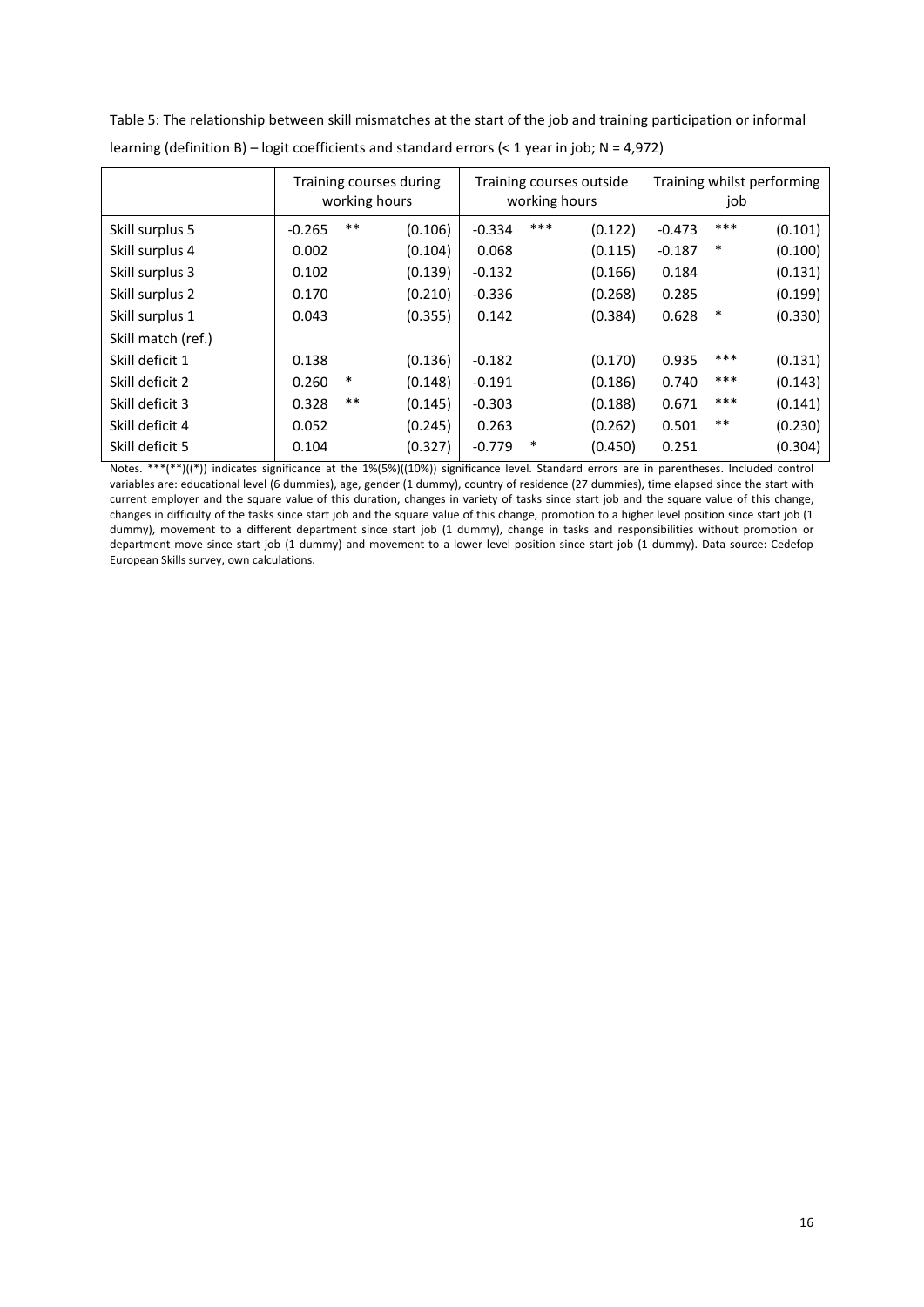Table 6: The relationship between skill mismatches at the start of the job and job satisfaction at time of survey

|                    |          | Full sample |         |          | < 1 year in job |         |
|--------------------|----------|-------------|---------|----------|-----------------|---------|
| Skill surplus 5    | $-0.765$ | ***         | (0.036) | $-0.942$ | ***             | (0.098) |
| Skill surplus 4    | $-0.505$ | ***         | (0.035) | $-0.585$ | $***$           | (0.101) |
| Skill surplus 3    | $-0.393$ | ***         | (0.045) | $-0.543$ | $***$           | (0.136) |
| Skill surplus 2    | $-0.328$ | ***         | (0.073) | $-0.219$ |                 | (0.208) |
| Skill surplus 1    | $-0.501$ | ***         | (0.107) | $-0.441$ |                 | (0.348) |
| Skill match (ref.) |          |             |         |          |                 |         |
| Skill deficit 1    | $-0.050$ |             | (0.040) | $-0.207$ |                 | (0.135) |
| Skill deficit 2    | 0.006    |             | (0.041) | $-0.124$ |                 | (0.150) |
| Skill deficit 3    | $-0.113$ | ***         | (0.040) | $-0.231$ |                 | (0.148) |
| Skill deficit 4    | $-0.124$ | $\ast$      | (0.064) | $-0.770$ | $***$           | (0.244) |
| Skill deficit 5    | $-0.174$ | $***$       | (0.087) | $-0.187$ |                 | (0.320) |
| N                  |          | 47,214      |         |          | 4,958           |         |

– linear regression coefficients and standard errors

.

Notes. \*\*\*(\*\*)((\*)) indicates significance at the 1%(5%)((10%)) significance level. Standard errors are in parentheses. Included control variables are: educational level (6 dummies), age, gender (1 dummy), country of residence (27 dummies), time elapsed since the start with current employer and the square value of this duration, changes in variety of tasks since start job and the square value of this change, changes in difficulty of the tasks since start job and the square value of this change, promotion to a higher level position since start job (1 dummy), movement to a different department since start job (1 dummy), change in tasks and responsibilities without promotion or department move since start job (1 dummy) and movement to a lower level position since start job (1 dummy). Data source: Cedefop European Skills survey, own calculations.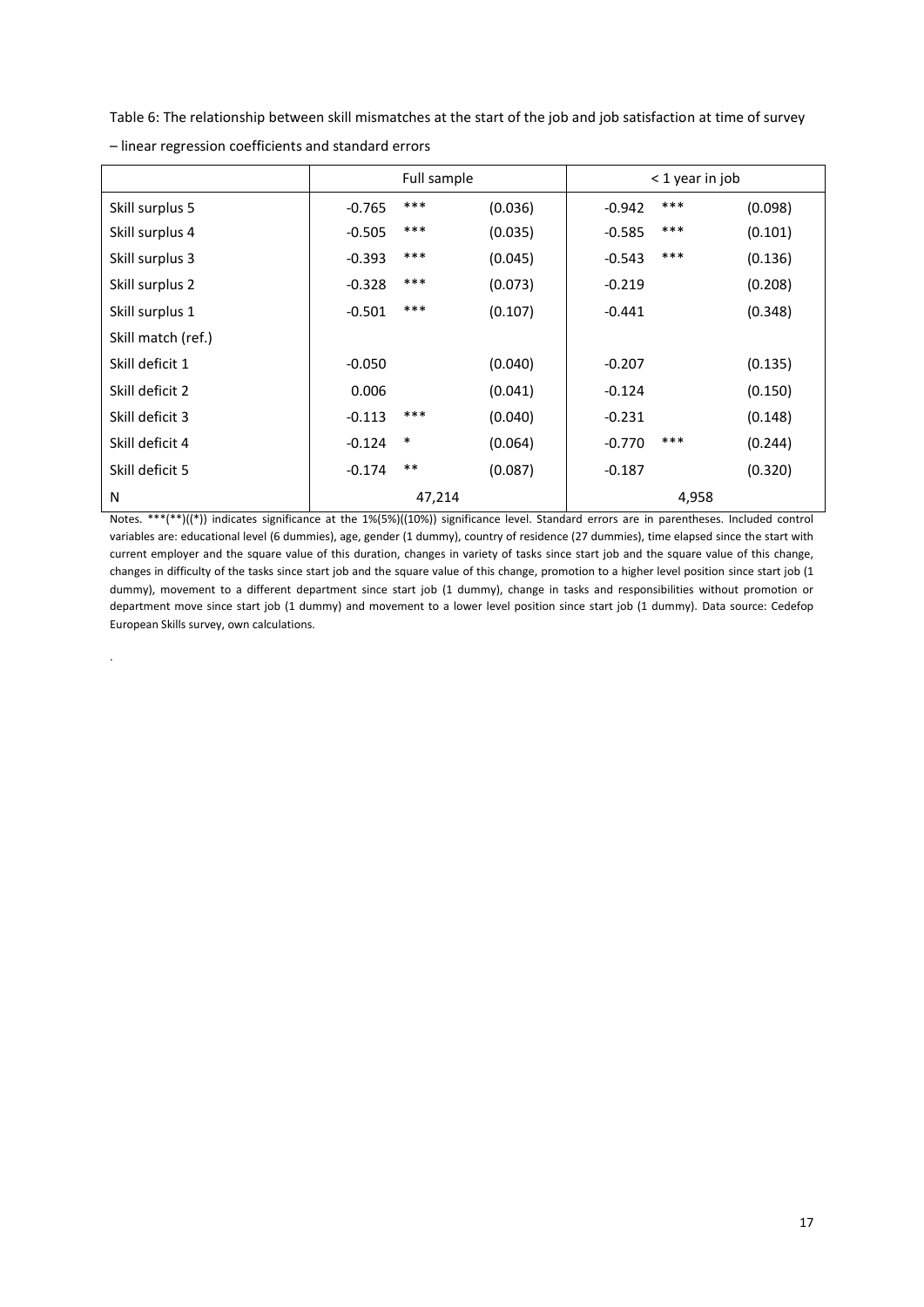# Appendix

|                 | Full sample | < 1 year in job | Lower educated | Medium<br>educated | Higher<br>educated |
|-----------------|-------------|-----------------|----------------|--------------------|--------------------|
| Skill surplus 5 | 9.1%        | 13.4%           | 7.2%           | 8.9%               | 9.9%               |
| Skill surplus 4 | 9.2%        | 12.1%           | 7.8%           | 8.5%               | 10.3%              |
| Skill surplus 3 | 5.2%        | 5.8%            | 4.6%           | 5.0%               | 5.5%               |
| Skill surplus 2 | 1.8%        | 2.3%            | 1.3%           | 1.6%               | 2.1%               |
| Skill surplus 1 | 0.8%        | 0.8%            | 0.8%           | 0.7%               | 1.0%               |
| Skill match     | 50.6%       | 47.7%           | 55.7%          | 52.2%              | 47.8%              |
| Skill deficit 1 | 6.7%        | 5.9%            | 5.9%           | 6.4%               | 7.2%               |
| Skill deficit 2 | 6.4%        | 4.6%            | 5.6%           | 6.0%               | 6.8%               |
| Skill deficit 3 | 6.5%        | 4.8%            | 7.1%           | 6.6%               | 6.3%               |
| Skill deficit 4 | 2.4%        | 1.6%            | 2.6%           | 2.5%               | 2.3%               |
| Skill deficit 5 | 1.3%        | 1.0%            | 1.7%           | 1.6%               | 0.9%               |
| N               | 47,718      | 4,995           | 5,711          | 20,050             | 21,957             |

Table A1: The degree of skill mismatch at the start of the job - descriptives

Notes. Data source: Cedefop European Skills survey, own calculations.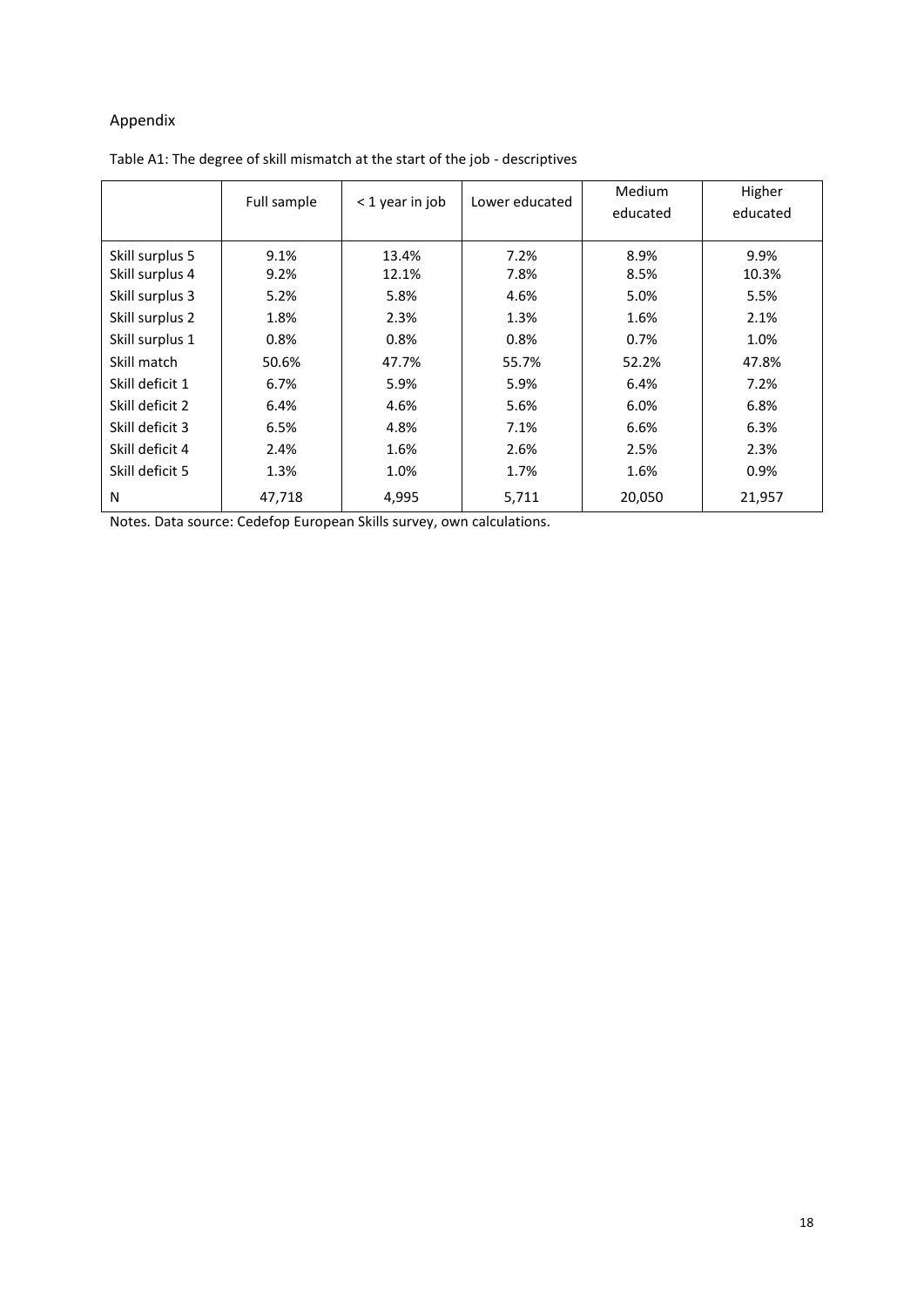# Table A2: Dependent variables - descriptives

|                                        | Min-Max  |       | <b>Full Sample</b>       | < 1 year in job |                          |  |
|----------------------------------------|----------|-------|--------------------------|-----------------|--------------------------|--|
|                                        |          | Mean  | Std. dev.                | Mean            | Std. dev.                |  |
| Skill change                           |          |       |                          |                 |                          |  |
| Skill Change                           | $[0-10]$ | 7.774 | 1.768                    | 7.081           | 1.807                    |  |
| Skill Growth                           | $[0-5]$  | 2.832 | 1.625                    | 2.140           | 1.693                    |  |
| Skill Decline                          | $[0-5]$  | 0.058 | 0.392                    | 0.059           | 0.383                    |  |
| Training & learning (Definition A)     |          |       |                          |                 |                          |  |
| <b>Training Courses</b>                | $[0-1]$  | 0.644 | $\overline{\phantom{a}}$ | 0.394           |                          |  |
| Supervisor training                    | $[0-1]$  | 0.411 | $\overline{\phantom{a}}$ | 0.442           |                          |  |
| Learning by Interaction                | $[0-1]$  | 0.677 | $\overline{\phantom{a}}$ | 0.638           |                          |  |
| Learning by doing                      | $[0-1]$  | 0.591 | $\overline{\phantom{0}}$ | 0.516           |                          |  |
| Learning by yourself                   | $[0-1]$  | 0.532 |                          | 0.440           |                          |  |
| Training & learning (Definition B)     |          |       |                          |                 |                          |  |
| Training courses during working hours  | $[0-1]$  | 0.421 | $\overline{\phantom{a}}$ | 0.314           | $\overline{\phantom{a}}$ |  |
| Training courses outside working hours | $[0-1]$  | 0.217 | $\overline{\phantom{0}}$ | 0.193           | $\overline{\phantom{a}}$ |  |
| Training whilst performing job         | $[0-1]$  | 0.347 |                          | 0.391           |                          |  |
| <b>Job Satisfaction</b>                | $[0-10]$ | 6.999 | 2.217                    | 6.944           | 2.306                    |  |

Notes. Data source: Cedefop European Skills survey, own calculations.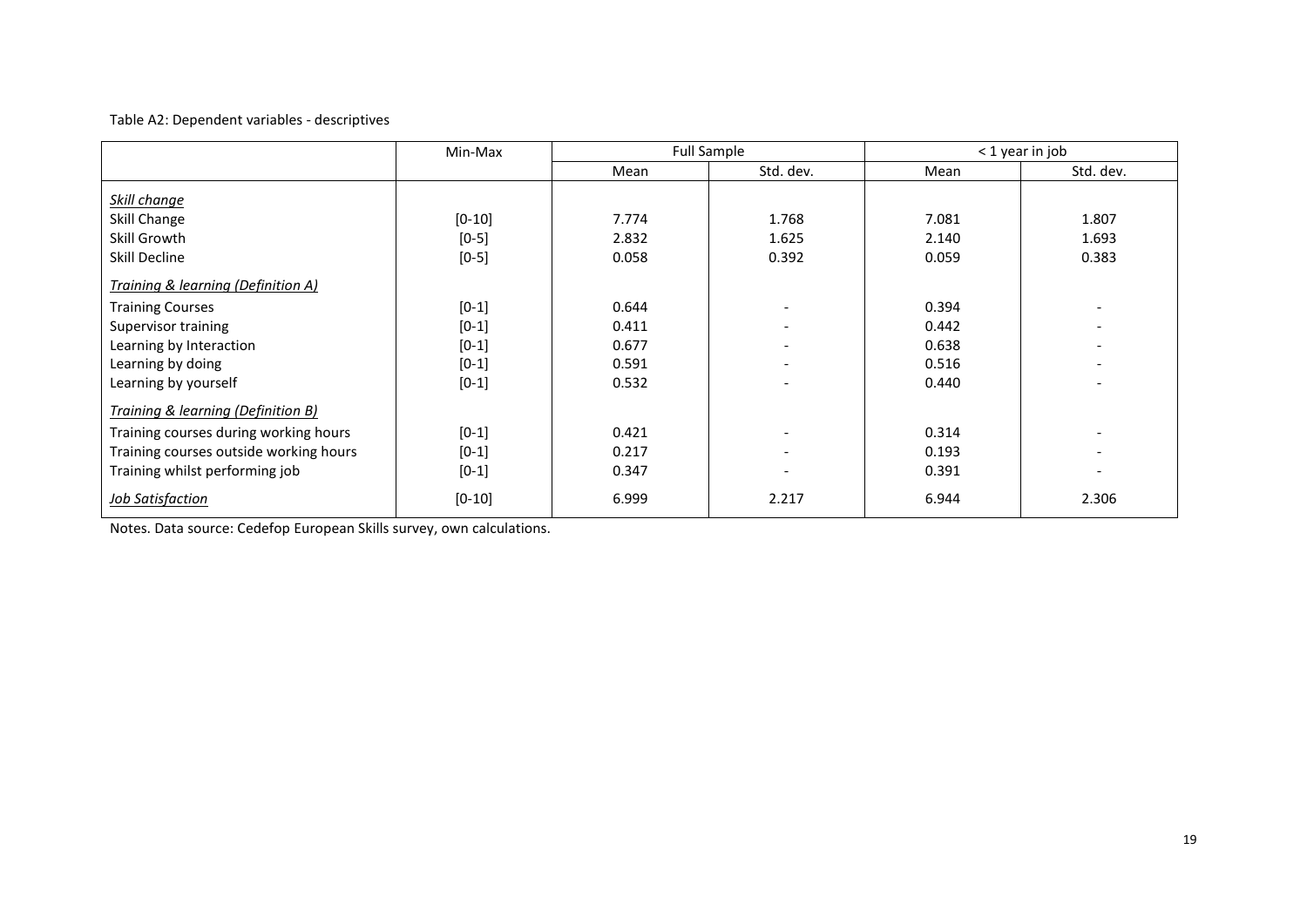|                 | Change in variety of tasks |                         |                   |  |  |  |  |  |  |
|-----------------|----------------------------|-------------------------|-------------------|--|--|--|--|--|--|
|                 | Variety decreased          | Variety stayed the same | Variety increased |  |  |  |  |  |  |
| Skill surplus 5 | 8.0%                       | 25.7%                   | 66.3%             |  |  |  |  |  |  |
| Skill surplus 4 | 6.2%                       | 19.7%                   | 74.1%             |  |  |  |  |  |  |
| Skill surplus 3 | 7.5%                       | 22.9%                   | 69.6%             |  |  |  |  |  |  |
| Skill surplus 2 | 7.7%                       | 22.0%                   | 70.3%             |  |  |  |  |  |  |
| Skill surplus 1 | 8.6%                       | 23.6%                   | 67.8%             |  |  |  |  |  |  |
| Skill match     | 3.6%                       | 18.0%                   | 78.4%             |  |  |  |  |  |  |
| Skill deficit 1 | 2.7%                       | 14.0%                   | 83.3%             |  |  |  |  |  |  |
| Skill deficit 2 | 3.7%                       | 11.0%                   | 85.4%             |  |  |  |  |  |  |
| Skill deficit 3 | 3.6%                       | 12.3%                   | 84.2%             |  |  |  |  |  |  |
| Skill deficit 4 | 3.4%                       | 11.9%                   | 84.7%             |  |  |  |  |  |  |
| Skill deficit 5 | 4.5%                       | 13.8%                   | 81.8%             |  |  |  |  |  |  |

Table A3: Change in variety of tasks<sup>(\$)</sup> depending on the degree of skill mismatch at the start of the job

Notes. <sup>(5)</sup>Based on following survey question: "Have the following increased, decreased or remained the same since you started your job with your current employer? The variety of tasks. Please use a scale of 0 to 10 where 0 means it has decreased a lot, 5 means it has stayed the same and 10 means it has increased a lot.". Data source: Cedefop European Skills survey, own calculations. N = 47657.